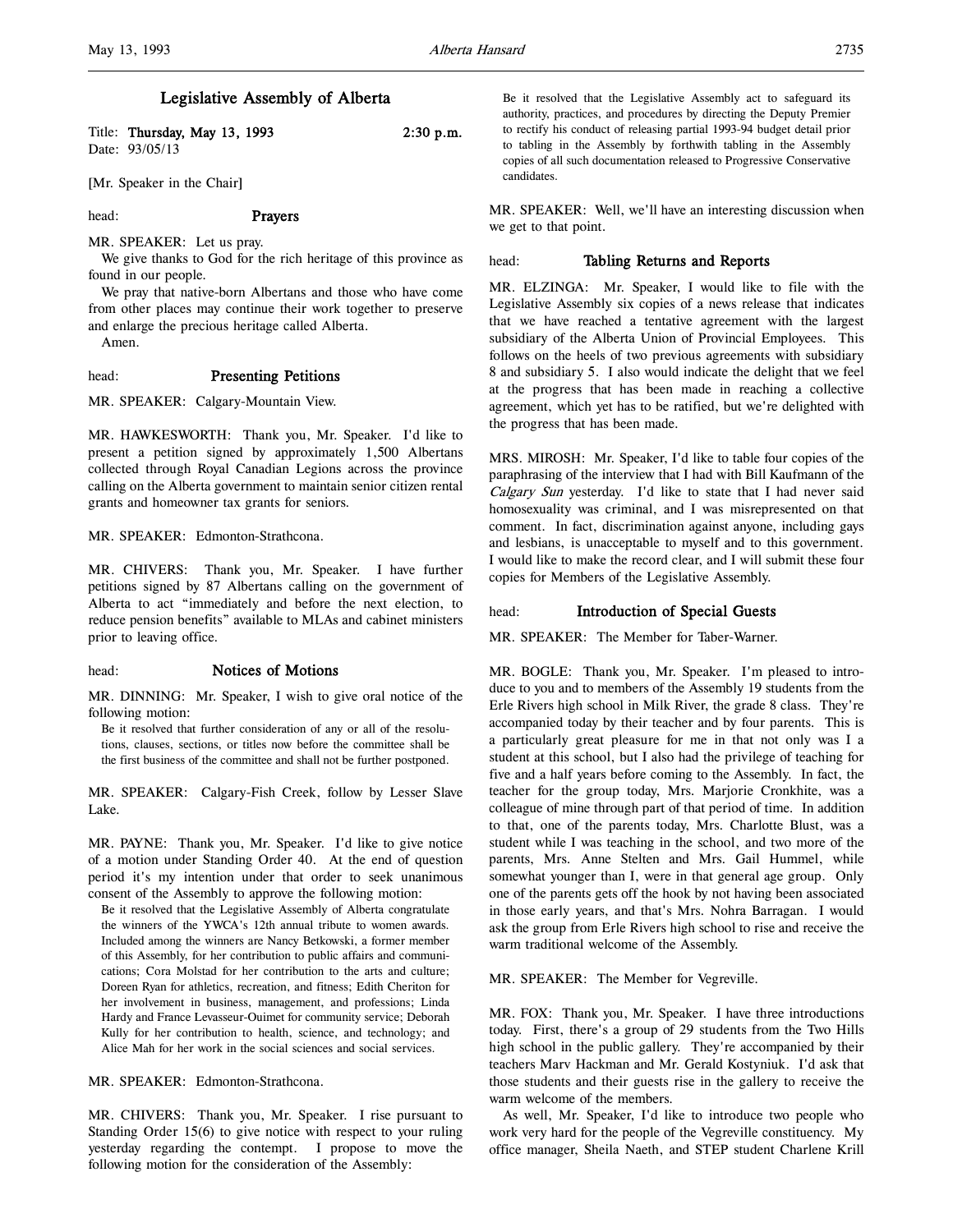are here to observe proceedings today. I'd like them to stand and be welcomed by members of the Assembly.

As well, Mr. Speaker, I've had the pleasure of sitting beside and working with the Member for Edmonton-Highlands for seven years. Government members have had to cope with her incisive wit in debate and challenge that she possesses. Can you imagine what her mother, Terry Barrett, has put up with for 39 years? She's in the gallery. I'd like her to stand and be welcomed by members of the Assembly.

MR. SPEAKER: Edmonton-Belmont.

MR. SIGURDSON: Thank you, Mr. Speaker. It's a pleasure today for me to introduce 27 students from the John Barnett school in the constituency of Edmonton-Belmont. They're accompanied by their teacher Mr. Gerard Collins and parents Mrs. Nadine Triska, Mrs. Patricia Lougheed, and Mr. Martin Healey. They're seated in the members' gallery, and I'd ask that they rise and receive the traditional welcome of the Assembly.

### head: Oral Question Period

#### Health Care System

MR. MARTIN: Mr. Speaker, I'm going to have to direct this to the Deputy Premier, whoever it is. It's in regard to statements made last night by the Premier, who again was musing, I guess, as he says he does from time to time, and talked about user fees in the Alberta health care system. The symbolism as I heard it on the radio this morning was so vivid. There it was, the Premier speaking to well-heeled Tories, \$300 a plate, talking about illness taxes on the poor and the sick; at the same time, in Calgary no Tory candidates out at a forum about child poverty. Think of the symbolism. I want to say that the Premier has clearly drawn a line about what the coming election is about. I want to ask the Deputy Premier: how can the Deputy Premier justify – I take it the Premier is speaking for the government – an additional tax on the sick when this government absolutely refuses to tax their rich Tory friends?

### 2:40

MR. ELZINGA: Mr. Speaker, we've seen so often in this Legislative Assembly that the leader of the New Democratic Party takes statements out of context totally, and he's done that again this time. One only has to look at the comments that have been made on a consistent basis by the Minister of Family and Social Services and the Minister of Health whereby we have indicated a priority for those that are needy within our society, and we're going to continue with that priority.

MR. MARTIN: Mr. Speaker, I want to know from this government: is the Premier just going out talking to rich Tories and not bringing in government policy? He said clearly that they want to look at user fees. I want to know from the Deputy Premier: is he speaking for the government or not? Are you advocating user fees, yes or no?

MR. ELZINGA: Mr. Speaker, what we have done since the present Premier assumed that position on December 5 is a broad consultation with all Albertans, because unlike the opposition parties we appreciate the input that we receive from all Albertans. So it's natural that we are going to have discussions with Albertans, and we're going to continue, contrary to what the opposition advice is, with that consultation with Albertans.

MR. MARTIN: Consultation. Here he is talking about user fees to well-heeled Tories, Mr. Speaker, \$300 a plate. Some consultation. He talked clearly about user fees.

My question to the Deputy Premier is simply this: what is the fairness of no new taxes for wealthy Conservatives but a new tax – we already have the premiums – on the sick, the poor, and the unemployed? What is the fairness of that?

MR. ELZINGA: Mr. Speaker, again, a deep misrepresentation by the leader of the New Democratic Party. As the Provincial Treasurer indicated within our budget, there are no new taxes. Let me repeat: there are no new taxes, contrary to what the New Democratic Party wishes to do. They want to tax, tax, tax, tax. We want to make sure we provide an environment within this province whereby individuals can prosper and do well, because we recognize that governments are not the creators of wealth but the private sector is.

#### Caucus Policy Committees

MR. MARTIN: I'd like to go back to the Deputy Premier, whoever is in charge of this one, Mr. Speaker. The estimates released yesterday show how much this government is abusing the taxpayers of Alberta for partisan activity. The department of agriculture is spending \$114,000 on a Conservative caucus policy committee, and the Department of Family and Social Services is spending \$75,000 on another Conservative caucus committee. The Treasurer talks about lean, mean government, and here all these Conservative backbenchers who couldn't get into cabinet are getting extra salaries, perks, and taking it out of departmental budgets. I'd say that it's abuse of government money. My question is simply this: how can the Deputy Premier justify paying for Conservative caucus activity out of departmental budgets?

MR. ELZINGA: Mr. Speaker, again, contrary to what the New Democratic Party wishes to do, we want to make sure that we do a thorough job of consulting with Albertans. The Premier did away with some 26 committees within our caucus. We've established four, whereby we are having an opportunity for broader public input. In addition to that, the Premier reduced the size of his cabinet from some 26 to 17 members. We followed through with a comparable reduction as it relates to support staff within this Legislative Assembly of some 30 percent. In addition to that, we have reduced the public service through the voluntary severance allowance by some 2,700. We've reduced. We've lived up to the commitments that the Premier has made consistently. More importantly, we want to make sure that the Alberta population has an opportunity for input into the decisions that this government makes.

MR. MARTIN: Well, isn't that important. So you give them all cars, extra money. That's really important for consultation; isn't it, Mr. Speaker? Some kind of lean, mean government.

My question on this. If you want to do it, take it out of the Conservative caucus budget, not out of the departmental budgets you're cutting back. I ask the Deputy Premier: why didn't they do that, take it out of their own Conservative caucus budget – they don't need to pay them extra money – and do the same consulting, not out of the departmental budgets?

MR. ELZINGA: Mr. Speaker, my response to that would be that we recognize the important role that the four chairmen of the standing policy committees play. Now, if the hon. Leader of the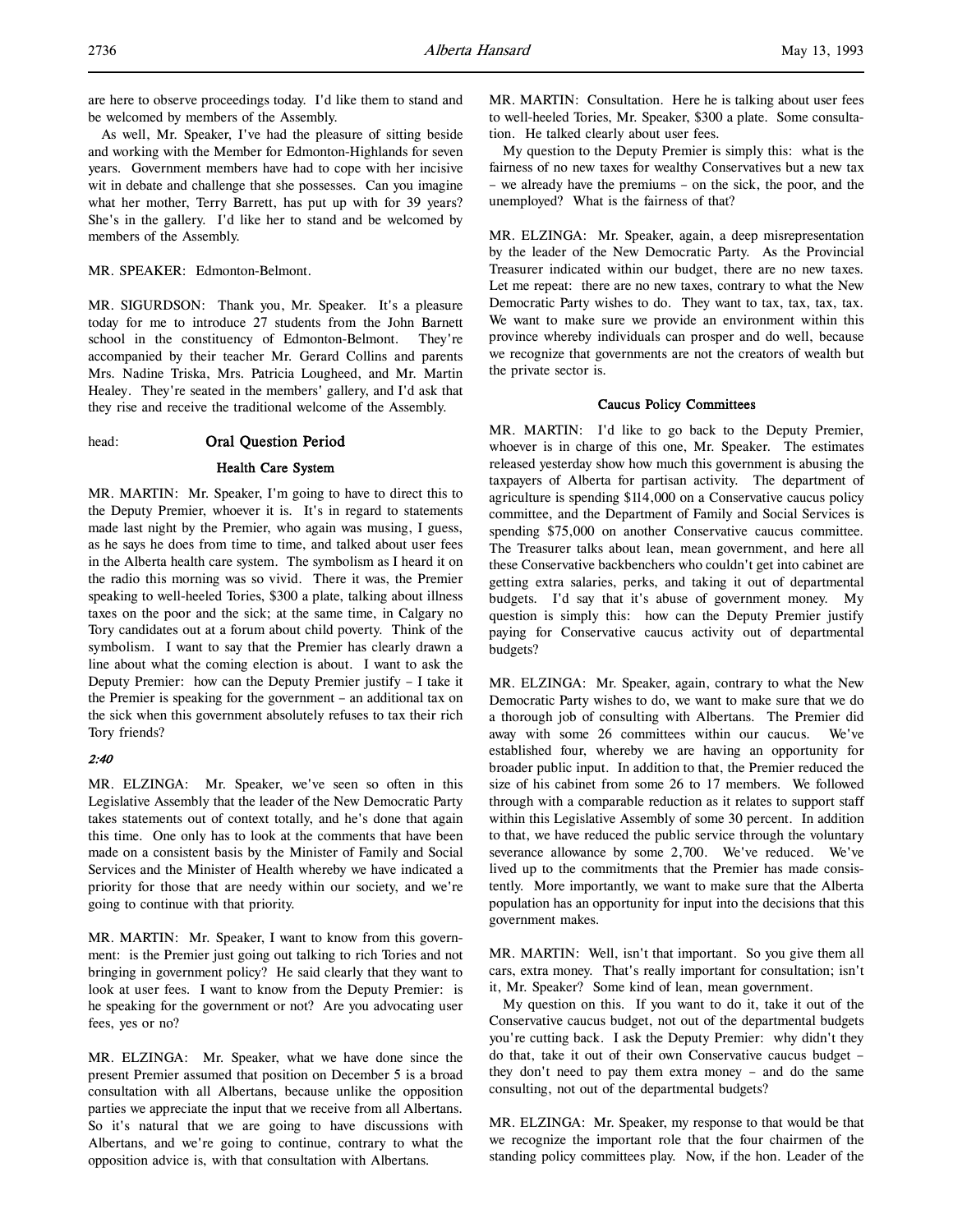Opposition is suggesting we take it out of party funds, I would suggest that his party examine the role that he plays in this Legislative Assembly, because they're much more effective than he is, and if he thinks that they should be paid, maybe his supplementary allowance should be paid from the New Democratic Party.

I would also suggest that the minister of agriculture supplement this.

MR. ISLEY: Mr. Speaker, the hon. Leader of the Opposition obviously fails to share also that on the same page is a reduction of \$221,705 in this budget. Now, if we're replacing \$221,000 with \$113,000, that's a pretty significant saving.

I think the hon. member also fails to realize the role that standing policy committee chairmen are making in formulating government policy and dealing with the public. Many of these meetings are open to the public, and I have yet to see a member of this party take an interest in policy in this government.

MR. MARTIN: Mr. Speaker, that's exactly my point: \$114,000 more for the backbenchers and he says he's cutting his budget. That really makes sense to Albertans. That's precisely the point. Thank you for the answer.

I'd like to direct this to the Treasurer. He's the one that's now going to be talking about massive cuts, lean, mean government, what a great guy he is in cutting the deficit. I want to ask him about the symbolism of this, Mr. Speaker. How does he justify putting forward estimates which include thousands of extra dollars for Tory backbenchers at a time when he's cutting everybody else back?

MR. DINNING: Mr. Speaker, what we have put forward is a plan, a four-year plan to balance the budget with action in the first year by reducing the deficit by 22 percent, nearly \$690 million, nearly \$700 million. That's a significant reduction in the size of the government's deficit. I want to make it clear that the hon. member across the way has made it clear where he stands. We have a plan. The leader opposite says that his only plan is to increase taxation, while the leader of the Liberal Party has absolutely no plan whatsoever. We have said: there are not going to be any tax increases; there will be no new taxes and no sales tax. The hon. member across the way has talked about only raising taxes, no other plan but raising taxes, while the hon. member from the Liberal Party has made it clear that they are going to raise taxes, especially as it relates to sales taxes. [interjections]

### Speaker's Ruling Decorum

MR. SPEAKER: Order. [interjection] Order, hon. member. You asked your two questions. You can ask the chairman another day. [interjections] Order. Hon. members, if you'd like to go out the back and have a cup of coffee, including the Member for Smoky River plus his keen participants in conversation from the New Democrat caucus. It would be nice if you did it outside.

#### Calgary Centre for the Blind

MR. DECORE: Mr. Speaker, at a fund-raising luncheon today representatives of the Canadian National Institute for the Blind informed those that were attending the luncheon that the CNIB wishes to build a centre for blind people in Calgary. They informed those attending the luncheon that for the second year in a row, in spite of the CNIB asking for access to lottery funds, the

government has turned them down. Representatives also told those attending that there are now some 7,000 Albertans that are clients of CNIB and that in seven years it is expected that there will be 11,000. My first question to the Deputy Premier in charge of lotteries is this: can the Deputy Premier tell Albertans why the CNIB has been turned down a second time for lottery funds to build a centre for the blind in Calgary?

### 2:50

MR. KOWALSKI: Mr. Speaker, I've had discussions with fundraisers for the Canadian National Institute for the Blind in the last year, year and a half. The request made to the government was for assistance under the community facility enhancement program, and the request was always in the \$2 million to \$4 million to \$6 million range. The previous program that expired sometime ago had an annual cap of \$250,000 per year. Under the new program that came into effect January 1, 1993, the cap is \$125,000 per year for a particular project. I informed the representatives that I had talked to from the CNIB some year, year and a half ago that that was the funding parameter we would have to deal with. We simply were not in a position to provide the multimillions of dollars for this project. We were, however, prepared to do everything possible to assist with funding under the community facility enhancement program. I've not had a further discussion with representatives from the Canadian National Institute for the Blind in some period of time now.

MR. TAYLOR: How do you equate that with \$300,000 for the Barrhead golf course?

MR. SPEAKER: Supplementary, Edmonton-Glengarry, not your backbencher.

MR. DECORE: Mr. Speaker, I'd like the Deputy Premier to explain to Albertans how priorities can allow for tennis courts to be built and not for something as necessary as a centre for the blind.

MR. KOWALSKI: Mr. Speaker, let me make it very, very clear that we'd be very, very prepared and very, very anxious to work with the fund-raisers of the Canadian National Institute for the Blind. Let me make it very, very clear. But under the parameters of the community facility enhancement program there is a cap, and that cap has not been violated. I've also said that I'd be very, very pleased to sit down and talk to the representatives of the CNIB to further any alternative forms of fund-raising, and I personally would assist them in the fund-raising if they so asked. If a tennis court applies for \$40,000 and it's accepted that that's within the cap, it's provided. We were prepared to provide \$250,000 maximum funding per year under the old program. The request was for an amount that was between 10 and 20 times above that, and that would clearly have violated the parameters of that program.

MR. DECORE: Mr. Speaker, it is my recollection that the minister was able to find a way to look after the building of the Y centre in Calgary.

I simply ask the minister this: is the minister prepared to immediately meet with the people from CNIB to find some way to access lottery dollars or CF moneys or whatever to get this blind centre going?

MR. KOWALSKI: Mr. Speaker, I thought that I had already said that in the previous two responses, that I had already done it, that I was prepared to do it, that I was anxious to do it.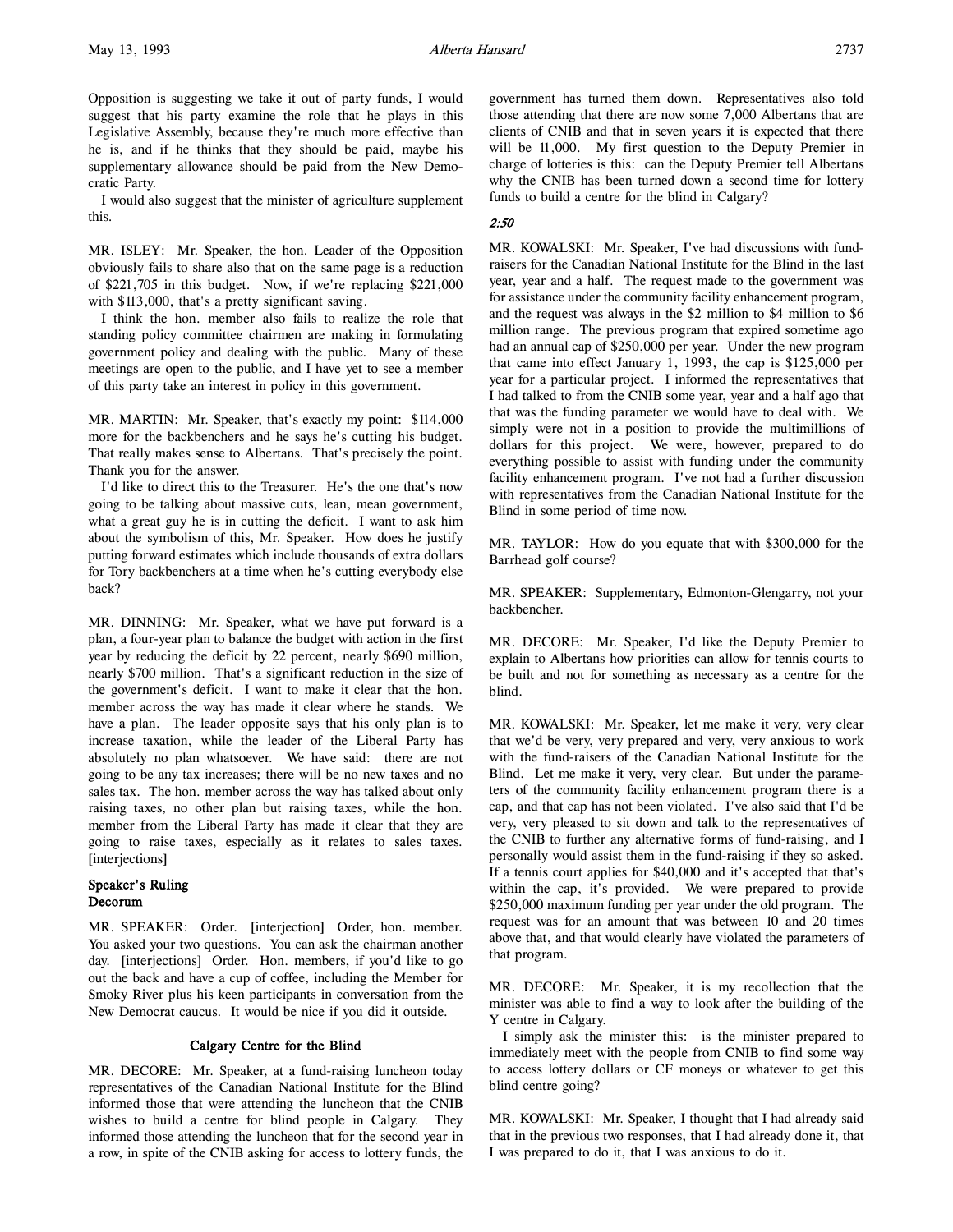l,

CFEP moneys and lottery moneys, Mr. Speaker, are one and the same. There are no two separate programs. The maximum amount of dollars on a cap under the current community facility enhancement program is \$125,000 per project per year. The YMCA in Calgary and also the YMCA in Edmonton, going back three and four years ago, received funding when the cap on the program was a maximum of \$250,000 per year.

MRS. HEWES: That was three years ago.

MR. KOWALSKI: That's correct, and a different program, Mr. Speaker. The parameters of the program have been changed, and all members know that. That was announced a considerable amount of time ago. Because of the fiscal realities of the province of Alberta and because of the criticisms, including those which have come from the Liberal Party, saying why is this a Tory slush fund, we downsized the program from \$100 million to \$75 million, the maximum annual allocation from \$250,000 to \$125,000.

I am prepared to work with any fund-raiser from the CNIB to try and get this project off the ground.

#### MR. SPEAKER: Fort McMurray.

#### Uranium Contamination of Lake Athabasca

MR. WEISS: Thank you, Mr. Speaker. My question today is to the Minister of Environmental Protection. On several occasions I've raised a concern through to the minister and his department with regards to the cleanup of the possible contaminants at the Gunnar mine site located on Lake Athabasca. While this is under Saskatchewan's jurisdiction, I understand the minister has recently attended a meeting of the Canadian Council of Ministers of the Environment in Regina. I'm wondering if he's able to finalize any details in this regard, because Lake Athabasca is a very valuable resource to northern Albertans, in particular to the residents of Fort Chipewyan.

### MR. SPEAKER: Environmental Protection.

MR. EVANS: Thanks very much, Mr. Speaker. Indeed I was in Regina on Tuesday for a meeting of western provincial and territorial ministers and then for the full CCME, Canadian Council of Ministers of the Environment, yesterday. I did bring up the issue of Gunnar mines and the uranium contamination of Lake Athabasca in my meetings on Tuesday and received I think a very thorough report from the minister of the environment for Saskatchewan. They had been addressing this issue, hon. member. They're quite satisfied now that the uranium contamination has stabilized, and their own studies have indicated that there is no contamination beyond about 100 metres from shore. That is part of the problem, of course. We've expanded the northern river basin study to look at the entire area within Lake Athabasca and beyond to see whether there is any other kind of contamination, and we'll be dealing with our studies and also looking at the Saskatchewan studies on an ongoing basis.

MR. WEISS: Well, Mr. Speaker, listening to the hon. minister, I appreciate that response. I have a bit of a concern because while he says a "thorough report" with regards to a stabilized area, I would rather have heard him say that there would be a firm commitment that there's no endangerment to fish and wildlife. Can he provide that commitment, or would, then, the minister of Saskatchewan provide that commitment or undertaking in writing?

MR. EVANS: Thanks. Mr. Speaker, that's a very good question. The attitude of Saskatchewan on this is to ensure that stabilization is met in the long term. There could be atmospheric conditions, there could be surface conditions that could impact that stability, so Saskatchewan is working right now with the federal government to try to access funds that would see the site stabilized on a permanent basis so that we can ensure that over the long term there will be no impact to any of our aquatic life and as well, because of that, to the people who depend on Lake Athabasca. I'm pleased with that kind of a commitment. I know that the federal government is looking at that very carefully. As well, they recognize that it's an important issue. We will continue with our own studies and the northern river basin study on both fish, core samples, and the water samples to ensure that there is no contamination beyond that very narrow band that Saskatchewan has indicated to us into the province of Alberta.

#### Edmonton Oilers

MR. McINNIS: Mr. Speaker, the morning after the Premier told the corporate elite at his \$300 a plate dinner about his plans to tax sick people in the province of Alberta, our Premier meets with a representative of Mr. Peter Pocklington in Calgary, and he decides to announce that he's going to subsidize Mr. Pocklington with scarce lottery dollars which would otherwise go to soccer fields, community halls, the CNIB, and other worthwhile organizations. The indications are that Mr. Pocklington wants the province of Alberta to build luxury sky-boxes, maybe for the same people who go to the \$300 a plate dinners and hear about the plans to tax the sick. Well, I'd like to know what happened, because two weeks ago the Premier said in *Hansard*, "We have no intentions of becoming financially involved with Peter Pocklington relative to the Oilers situation." I would like the minister responsible for lotteries to explain. In view of the fact that I thought the Legislature now controls lotteries and in view of the fact that the government still hasn't learned its lessons dealing with Peter Pocklington, will he ensure that that vote comes to this Assembly before a commitment is made and before the next election?

MR. KOWALSKI: More importantly than the latter part of the statement, Mr. Speaker, I think it's important for me to correct the assumption that the hon. member had in the first part of his question. There's absolutely no change in the position of the government of Alberta from what the Premier had indicated in this Assembly some days ago to what the Premier said today. The government of Alberta is not doing a deal with Mr. Peter Pocklington, period.

MR. McINNIS: I don't know. That looked suspiciously like Glen Sather who was meeting with him, and the last I checked, he works for Peter Pocklington.

Maybe I could try a question to the Treasurer, since I think he now controls the lottery funds as part of the budget. How can the Treasurer justify a four-year budget plan that eviscerates health care and education while they're going to put big bucks into Pocklington sky-boxes? How does he justify a budget that does that?

#### 3:00

MR. KOWALSKI: Edmonton Northlands is a nonprofit community-based organization. It owns the coliseum in the city of Edmonton. In Calgary you have a Saddledome Foundation that owns that building, Mr. Speaker. We've had discussions with Northlands in recent years. Northlands wanted to deal with the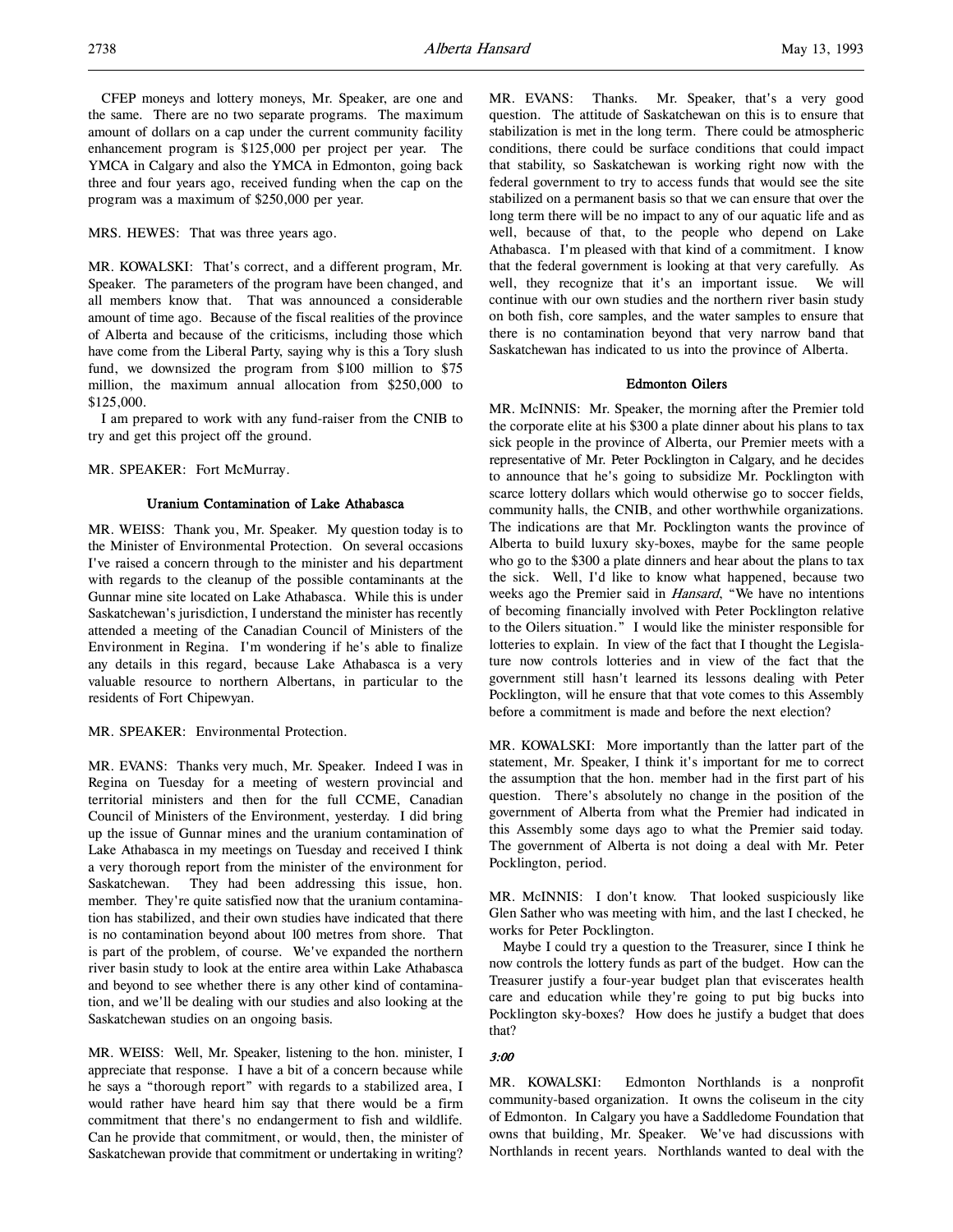World Trade Center and do other things. Discussions that the government of Alberta will have will be with Edmonton Northlands, and if Edmonton Northlands can get some assurances from the city of Edmonton or others to do modifications to Northlands or the LRT system or whatever, we would sit down and talk to them.

Now, in terms of funding from the lottery fund, again that's another long shot by the hon. Member for Edmonton-Jasper Place, who wants to tie all these things together. Let me make it very clear: the government of Alberta is not doing business with Mr. Peter Pocklington, and we have no commitment to anyone on anything at this point in time, Mr. Speaker.

MR. SPEAKER: Edmonton-Gold Bar.

# Health Care System

(continued)

MRS. HEWES: Thank you, Mr. Speaker. I believe that Albertans need some real information on this user-fee scene. A while ago the Premier was caught musing about imposing a user fee on doctors visits. After a big public outcry, as is his wont, he retreated, saying that he was simply thinking out loud. It seems after last night's comments that the Premier plans to impose another tax on Albertans, this time a users' tax on health care. He's musing further about how he can get around the Canadian health care Act to do just that. My questions are to the Deputy Premier. Will the Deputy Premier now give us any evidence that this government has that such a tax will not restrict Albertans' access to service? Have you any evidence on that fact?

MR. ELZINGA: Mr. Speaker, I don't know where the hon. member was, but the leader of the New Democratic Party put a number of questions along this same line to me, and I've already answered those questions.

MRS. HEWES: Mr. Speaker, these are questions that Albertans need answers to. They are not the same questions, and surely if the hon. minister is listening, he would know that.

Mr. Speaker, my supplementary to the Deputy Premier is: when will the government find the political will to deal with the necessary health care reforms instead of imposing more quick-fix taxes on sick and disabled Albertans? When are you going to get to the necessary reforms?

MR. ELZINGA: I'm more than happy to supplement answers that I have given earlier in the Legislative Assembly, and let me do so for the hon. member. As the hon. member is aware – and I would ask the Provincial Treasurer to supplement this information – there were a number of initiatives within our budget presentation that the Provincial Treasurer shared with this Legislative Assembly just some few shorts days ago. More importantly, Mr. Speaker, within the health care budget there has been a statement made whereby we are going to consult with the users of that health care sector, because unlike the opposition parties we do recognize – and let me repeat it again – the importance of having those individuals that do rely on support services of any type having a meaningful role to play as to where those dollars are spent. We want to work in partnership, and that's a dominant theme of our Premier: partnership with Albertans. We are going to work closely with them.

MR. SPEAKER: Innisfail, followed by Edmonton-Strathcona.

#### Social Assistance

MR. SEVERTSON: Thank you, Mr. Speaker. My question today is to the Minister of Family and Social Services. As part of welfare reform I understand that the public works corps was to be created to provide on-the-job training to welfare recipients. My question to the minister: has the public works corps project been set up yet?

MR. CARDINAL: Thank you very much. Mr. Speaker, I'd just like to indicate to this Assembly that, you know, setting up a public works corps is not the ideal way of employing people. The ideal way would be to have jobs for everybody in private industry, and that is still our target. But in the interim the alternative is the public works corps, and it's a process that nonprofit organizations, municipalities, Metis settlements, and others can utilize. To date this program has been very, very popular. We have a lot of interest, in fact, a lot of applications in place.

We have already commenced one project in Edmonton with the Mennonite Central Committee. I believe the project is small. It only employees 18 people. They are planting over 80,000 seedlings around the city of Edmonton in that project, Mr. Speaker. The interesting part of that process was that out of 18 jobs, over 42 people applied for those positions.

MR. SPEAKER: Supplementary, Innisfail.

MR. SEVERTSON: Thank you, Mr. Speaker. My supplementary to the minister is: how will these people be paid? Will they remain on any benefits from welfare?

MR. CARDINAL: Mr. Speaker, I'd like to indicate to the hon. member and this Assembly again that the ideal way of course is to place people in private-industry jobs and training to be paid by private industry, but in this particular case the funds will be provided by the government and in some cases topped off by the municipalities and the nonprofit organizations and the native organizations. The people will be paid an hourly wage, and in cases where supplements are required financially, they will be provided. In cases where transitional medical benefits are required, they will also be provided.

I'd just like to advise this House also that since the reforms were announced recently, the caseload in my department has dropped by 3,000 already.

MR. SPEAKER: Edmonton-Strathcona.

#### Public Works Budget Information

MR. CHIVERS: Thank you, Mr. Speaker. The Deputy Premier's limited distribution of details of capital spending to Conservative candidates raises issues entirely apart from the contempt. The information which the Deputy Premier provided clearly indicates the spending details are in relation to new constituencies created under the electoral boundaries Act, 1993, constituencies which have no legal basis until the election is called. To the Deputy Premier: how can the Deputy Premier contend that the provision of this information to Conservative incumbents in the new ridings was nonpartisan and not politically motivated?

MR. KOWALSKI: Mr. Speaker, as the Speaker is aware, perhaps not all members are aware, I certainly did provide to the Member for Edmonton-Strathcona copies of pages from my ministerial briefing book. He has them. I've given them to him. What was provided was information from my ministerial briefing book that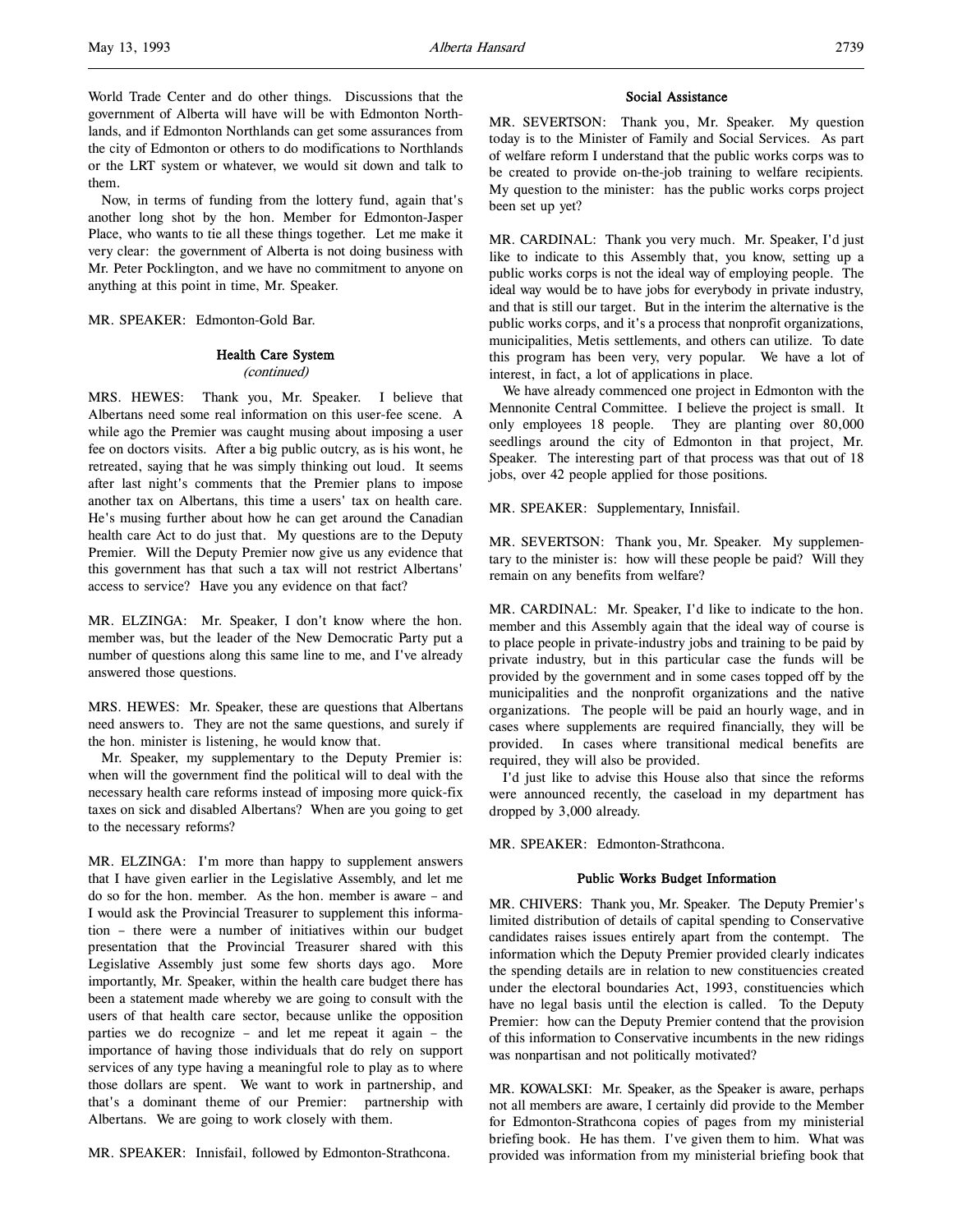I have said in the past I would provide on a discretionary basis to those who would ask. I also indicated yesterday in *Hansard* that I would be prepared to deal with the matter of extending some further information as well. I simply don't understand the merit of the question. This matter was dealt with yesterday. Perhaps there's something more here that will come.

MR. MARTIN: You were in contempt, Ken.

MR. SPEAKER: Order.

MR. KOWALSKI: Mr. Speaker, the Leader of the Opposition is yelling. The citizen in the province doesn't understand that. What the Leader of the Opposition is yelling has to do with contempt, but I clearly heard the Member for Edmonton-Strathcona say that his question has nothing to do with contempt. My difficulty is that I'm not sure what the question does deal with.

MR. SPEAKER: On the supplementary, and it's a question. We're not dealing with yesterday's decision of the House.

MR. CHIVERS: Mr. Speaker, that is the point.

Contrary to recent rulings by the Ethics Commissioner, the provision of this information was, I submit, clearly intended to be used by candidates to facilitate their re-election. The facts admit of no other explanation for the limited distribution of this type of information in this format at this time. To the Deputy Premier: does the Deputy Premier think it appropriate or ethical to use taxpayer dollars and public employees to prepare material that is undeniably designed to assist in the re-election of incumbent Conservative candidates?

### Speaker's Ruling Item Previously Decided

MR. SPEAKER: The matter was dealt with by the House yesterday. [interjections] Order. [interjections] Order. I will now continue where I left off. Edmonton-Strathcona has served notice that the matter is to be dealt with again later this afternoon. [interjections] Order. Order.

The minister may make a quick comment.

## 3:10 Public Works Budget Information

(continued)

MR. KOWALSKI: Mr. Speaker, it strikes me that the statements made by the Member for Edmonton-Strathcona are rather subjective in nature, and the hon. gentleman may take his own personal view of life in the way he chooses to have his own personal view of life. To be very specific with his question, my conclusion to his question is no.

### Provincial Laboratory of Health

MS BARRETT: Mr. Speaker, the history of the Provincial Lab during the last 10 years has been threatened by the provincial government, which continues to encourage the existence of and business for private labs. Recently the Provincial Lab employees were laid off and, by the good graces of somebody, rehired by the University of Alberta, under whose authority the lab is now subsumed, but there are no promises for continued employment for those workers at the Provincial Lab. My question is to the Provincial Treasurer. He's so concerned about controlling spending. I'd like to get a commitment from the Provincial Treasurer for his four-year plan and that is this: that he will continue to support increased use of the Provincial Lab, which

provides cost-effective services, and reduce the use of private labs, which cost the Alberta taxpayers a lot more money.

MR. DINNING: Mr. Speaker, that is a detailed question that the Minister of Health would more appropriately be able to answer, and I'll take the question as notice and ask her to provide that information to the member when she returns to the House.

MS BARRETT: Well, Mr. Speaker, if he's taking things on notice, perhaps he'll take another question for the minister. The Provincial Lab is a very cost-efficient organization, which used to have a very good and specific mandate which has been eroded. Will the government commit to reinstating the mandate of the Provincial Lab to ensure that Alberta taxpayers are going to get the best deal possible by continued and escalating use of the Provincial Lab and reduced use of for-profit private labs?

MR. DINNING: Mr. Speaker, as to the hon. member's specific question, I can assure her that the Minister of Health, when she returns to the Assembly, will be able to provide her with the information that she needs.

I want to make it clear to the hon. member across the way that we have spelled out in our budget a four-year plan to balance the budget. That is going to require some difficult decisions by this Chamber, but it's also going to require some difficult decisions by those in the health care community. What those people have told us loud and clear, Mr. Speaker, is that they want to be part of making those difficult decisions. I think of the president of the children's hospital in Calgary. I think of the chairman of the board of the Calgary General hospital. I think of the chairman of the University of Alberta hospital board. All of those people have informed us that they see that there are savings to be made in the health care system, and they want to be part of making those savings decisions, not only to be able to help contribute to eliminating the deficit but more importantly so that we don't overconsume the assets that we have now to ensure that their is a quality health care system available for future generations of Albertans years and years down the road.

MR. SPEAKER: Calgary-Buffalo.

### Offenders Programs

MR. DICKSON: Thank you, Mr. Speaker. The Minister of Justice in this province has made much of his commitment to making our community safer, yet in his own department's estimates we see no increase in support to victims whatsoever, and we see a decrease of almost 7 percent in the budget for jails and community programs for offenders. In the absence of the Minister of Justice, I put this question to the Provincial Treasurer: if you are reducing dollars for institutions and you're not increasing on the other hand support for community programming, why shouldn't Albertans conclude that this government has no real plan to deal with offenders?

MR. DINNING: Mr. Speaker, I would defer that question to the Acting Attorney General.

DR. WEST: Mr. Speaker, I'll take the question as a matter of notice. I'll also state that the estimates of this will be dealt with in due course, and the hon. member will have ample time to discuss it at that time. I might also add that the Minister of Justice has spent long and arduous hours working on a budget to deliver the

l,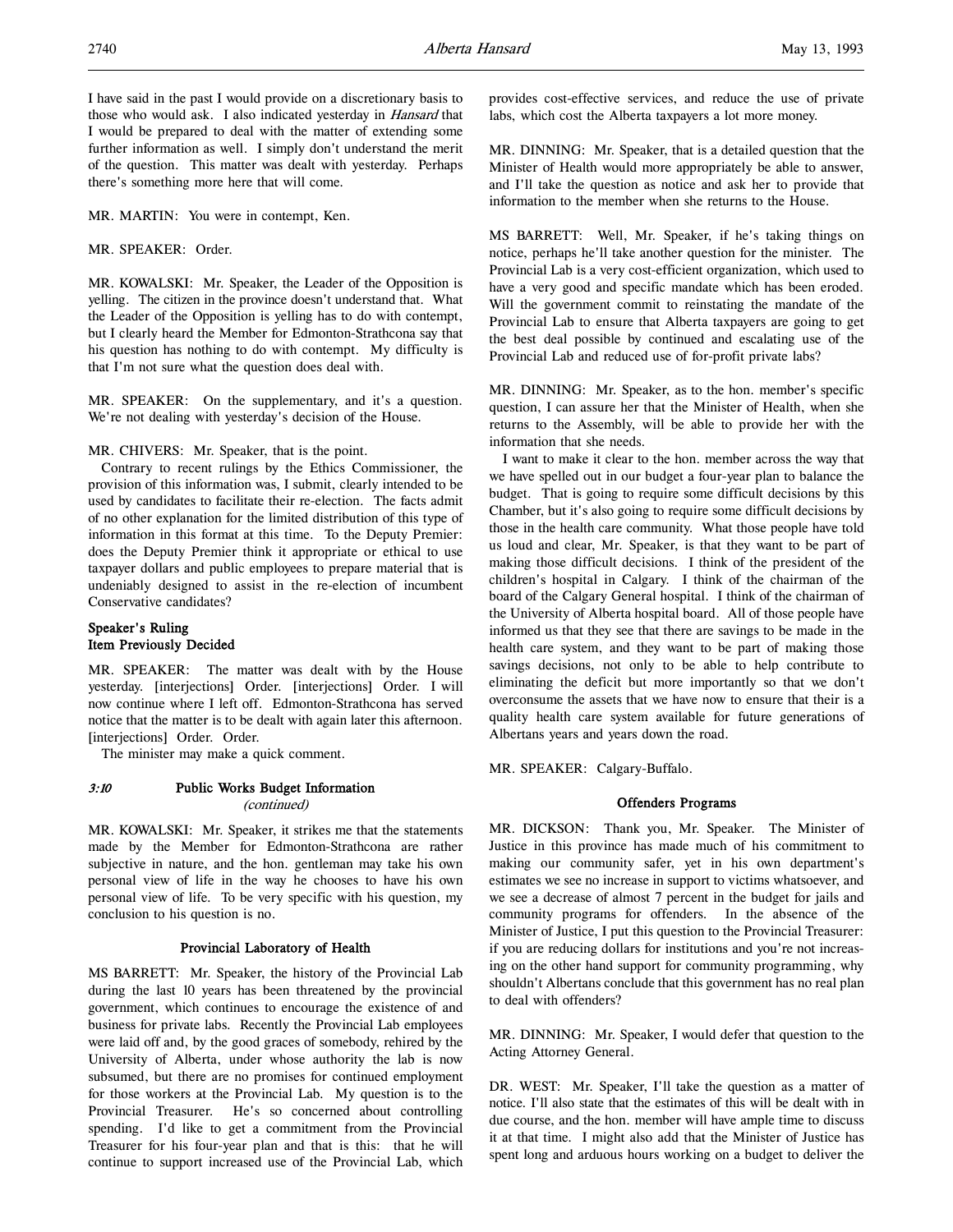services to Albertans to the best of his ability and yet meet fiscal responsibilities and not raise taxes.

#### MR. SPEAKER: Supplementary.

MR. DICKSON: Thank you, Mr. Speaker. Well, Albertans are waiting with bated breath for the rest of the details to be revealed. In the meantime, there are on any given day in Alberta approximately 10,000 offenders either in provincial institutions or under some kind of conditional release. What provision is there in this budget to reduce that number?

DR. WEST: Mr. Speaker, again I'll take that as a matter of notice. On any given day there are close to 14,000 to 17,000 individuals on some form of court disposition, and the Department of Justice

has been working, again, long and arduously to find ways and means for alternative measures. I ask the hon. member if he has any suggestions to the Minister of Justice, which I'll relay to him when he comes back, please bring them forward rather than criticizing without suggestions for solutions.

MR. SPEAKER: Smoky River, followed by Edmonton-Belmont.

### Honey Industry

MR. PASZKOWSKI: Thank you, Mr. Speaker. My question is to the minister of agriculture. In the years 1988-89 the honeybeekeeping industry in Alberta was severely negatively impacted by the closure of the American border, which allowed access to queen bees as well as to packaged bees. This closure came about as a result of the Varroa infestation and came about as a regulatory change to the Health of Animals Act. Since that time, the Alberta Beekeepers Association with the assistance of the Alberta government has lobbied very hard the federal government to access an alternative source, and that was the source that, indeed, comes from Hawaii. It is my understanding that this spring the source of bees was made available from Hawaii. Could the minister enlighten my constituents as well as all Albertans as to what successes we have had with the opening of the Hawaiian access to the queen bee industry?

MR. ISLEY: Mr. Speaker, I'm pleased to report that opening up Hawaii as a source of queen bees has led to the importation of just under 25,000 queens that are being used to rebuild our industry.

MR. SPEAKER: Supplementary.

MR. PASZKOWSKI: Thank you, Mr. Speaker. It is my understanding that in the May 1 edition of the Canada Gazette the federal Minister of Agriculture has indicated that he may indeed be considering the possible opening of the entire American border. Is this true?

MR. ISLEY: It is true that the federal minister has gazetted his intent to reopen the American border and is asking for input from the industry on that matter. I think it's also true that a large part of the industry is not comfortable with reopening the 49th parallel. I believe that with the success we had this year with Hawaii and with the growth potential that exists over there for them to provide what we know are Varroa-free bees, we possibly shouldn't get in too big of a rush on the 49th parallel.

MR. SPEAKER: Edmonton-Belmont.

### Workers' Compensation Board

MR. SIGURDSON: Thank you, Mr. Speaker. On May 3 a representative of the terminated workers from the Workers' Compensation Board contacted the Minister of Labour's office to seek a meeting to discuss what's been going on at the board. On May 4 the minister's office responded by saying: there will be no meeting; the minister is too busy. I can appreciate that the minister is busy having to defend this government's record, even though their record is pretty damning, but it doesn't forgive his ministerial responsibilities. Given all of the concerns that I've expressed in the Legislative Assembly this spring, I'd ask the minister to explain why he has no time to meet with these former workers to review their details and documentation, which he claimed in this Assembly he required to address the concerns I raised.

3:20

MR. DAY: Well, Mr. Speaker, in his usual style the Member for Edmonton-Belmont brings out half-truths and torqued and twisted information. There was indeed a request by one or two of the individuals who'd been laid off at WCB for a meeting, and at that particular time when my office looked at my schedule and saw that it was relatively filled from about 6 a.m. until midnight each night, the particular individual was informed that we would try if they wanted "in a couple of weeks," I think were the words used, to see if we could fit them in. So again the member opposite has brought forward half-truths, torqued them around to his own political advantage for cheap, opportunistic purposes, and failed to bring out the full picture.

There has also been a full and complete review of the situation of laid-off workers to make sure that everything was done appropriately. That review is completed, and I'm satisfied that the process was effective and was very detailed for the workers' benefit.

MR. SIGURDSON: Mr. Speaker, let's talk about cheap, opportunistic political motivation. I would suggest that the Minister of Labour has just fluffed off his ministerial responsibility. The people that contacted his office certainly didn't have that understanding when they were told that there was no time for the minister to meet with them. They were prepared to come with documents and to discuss the concerns that they have with the Workers' Compensation Board, and the minister turned them off. So if the minister says that he's got time . . .

MR. SPEAKER: Hon. member, we're in a supplementary. Let's hear a question, please.

MR. SIGURDSON: Absolutely, Mr. Speaker. Given that the minister says that he has time to meet with those workers, I would ask the minister to tell us today if he will meet with them sometime this week. A very easy question.

MR. DAY: Once again, Mr. Speaker, the member goes even to defying the rules of the House in how he puts his question by repeating what has already been answered fully and completely by me because he can't progress any further because he realizes how ridiculous his question is.

I will also add, Mr. Speaker, that I meet with injured workers, that I meet with people who have concerns and have difficulties with how they perceive to have been handled. As a matter of fact, those meetings are often where we get the suggestions and the ideas to make the WCB an even more effective operation. A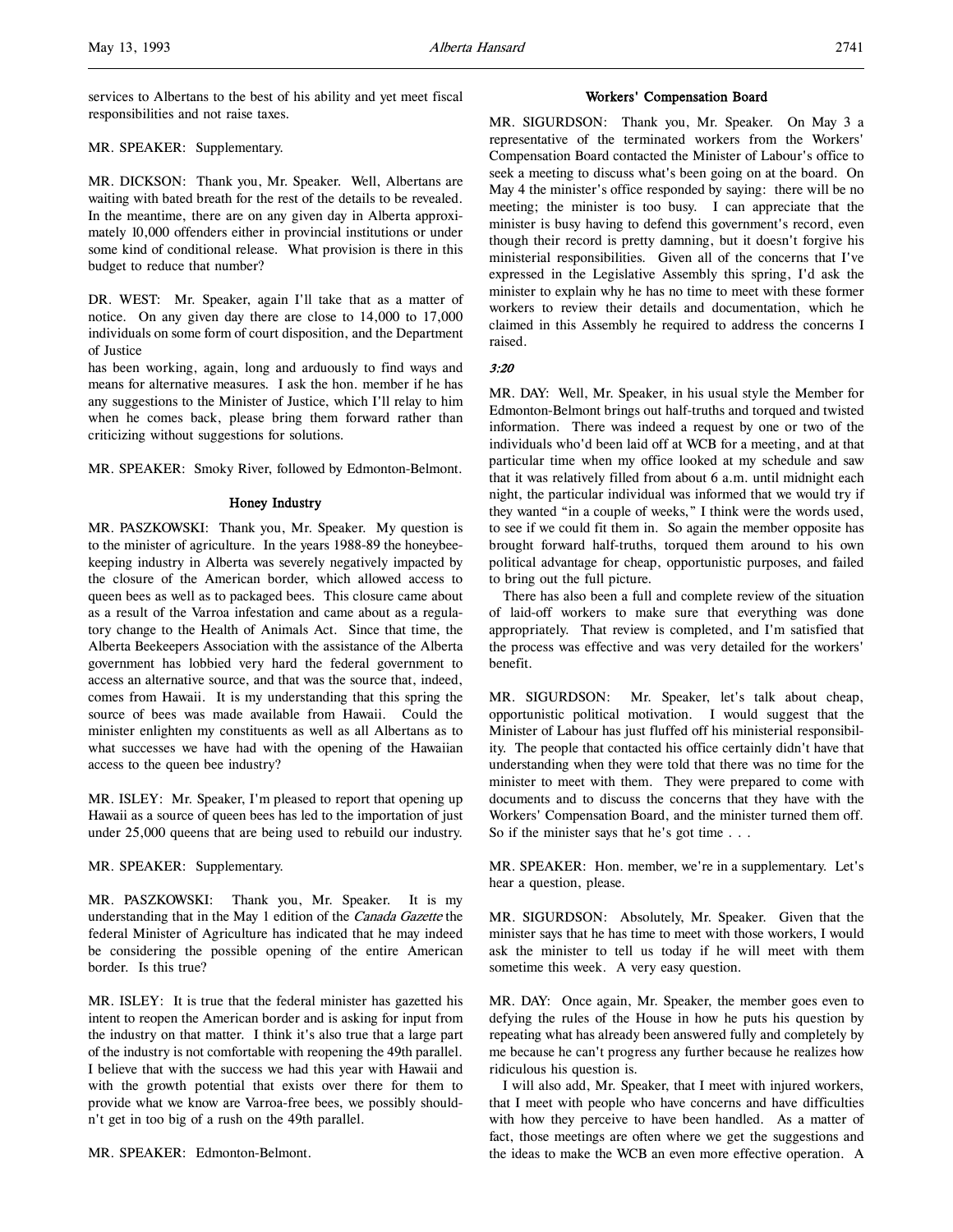case in point is the member continuing to say that the rehab division has been closed down, which is totally untrue. It has been blended with the claims services division so that the claims manager can follow through with the worker all the way.

MR. SIGURDSON: It's been shut down; it's been shut down.

MR. SPEAKER: Order.

MR. DAY: That suggestion, Mr. Speaker, which has made for a much better system, has come from injured workers themselves that we have taken the time to meet with.

MR. SIGURDSON: Nonsense. Nobody believes you, Stock.

MR. DAY: These suggestions that we do not meet are totally erroneous. As a matter of fact, they're false, Mr. Speaker.

MR. SIGURDSON: Your nose is growing.

### Speaker's Ruling Interrupting a Member

MR. SPEAKER: Order. Edmonton-Belmont, thank you for your seven interjections while the minister was trying to reply to your question, such as it is.

Three Hills.

#### Agriculture Assistance

MR. MacDONALD: Thank you, Mr. Speaker. As all members of this Assembly are I'm sure aware, Alberta's economy is vitally dependent upon agriculture and its rural base. Yet net realized farm income for recent years is about 25 percent lower in constant dollars than it was in 1971. As well, farm population has fallen by about 25 percent in that 20-year period. In its draft document Breaking New Ground, the government says that it will use legislation and programs to improve agriculture and the food industry's ability to increase profitability. To the minister of agriculture: what does the government think it can do now that it has not done in the past to achieve this goal and improve the profitability of agriculture?

MR. ISLEY: Mr. Speaker, if governments have the political will to listen to what producers told us loud and clear in the Creating Tomorrow process, the best thing we can do is get out from between the producer and the marketplace and let him take his signals from the marketplace and respond to that marketplace. One of the things that we could certainly do is the continental barley marketing proposal, which the study indicated would bring significant millions of additional dollars to the farm gate. Another thing we could do is create additional flexibility in other areas and quit coming up with programs that farmers may be tempted to farm as opposed to farming their land and playing in a true marketplace.

MR. SPEAKER: Supplementary. Final.

MR. MacDONALD: Thank you. Mr. Speaker, my second question, then, is to the Minister of Education. The recently announced 8 percent cut in education transportation funding hurts rural Alberta, and local school boards will have to cover the shortfall or people may have to move to larger centres to have their children educated. What will be the implications to the population of rural Alberta in light of these cuts?

### Speaker's Ruling Supplementary Questions

MR. SPEAKER: It doesn't follow from the first question, hon. member. I'm sorry. [interjections] Thank you. Check your references in *Beauchesne* about supplementary questions. [interjections] Order, hon. members. All hon. members have been in this House long enough to know the forms and so forth with respect to questions and supplementaries. The Chair gives far too much leeway with respect to the extent to which preambles occur, but surely to goodness the supplementaries have to flow from the main question.

We have a request under Standing Order 40. The Member for Calgary-Fish Creek.

MR. PAYNE: As I indicated, Mr. Speaker, when I gave oral notice earlier today, I would like to obtain unanimous consent of the members to approve a motion to congratulate the winners of the YWCA's 12th annual tribute to women awards.

MR. SPEAKER: Forgive me, hon. member. I think I have a little situation developing here. I overlooked the fact, because of a few dozen notes up here during question period, that we have a point of order from the Leader of the Opposition, and I suspect that has to do with a filing earlier today by the Minister of Community Development. Is that correct, Leader of the Opposition? Thank you.

#### Point of Order Filing Documents

MR. SPEAKER: Hon. members, forgive me. We will revert to this point of order, and then we will come back to the request. Calgary-Fish Creek, thank you for your courtesy.

MR. MARTIN: I won't take much time of the House, Mr. Speaker. I guess under Standing Order 7. The minister as I understood it was filing a document dealing with some argument that she was having with a reporter. I take it that she felt this was important to raise in the Assembly. I'm just saying that it was an inappropriate place to raise it and then to go through the discussion. If she wants to make a ministerial announcement, there's a proper place to do it. Under filing you just file the papers; you don't get into the debate about it.

MR. SPEAKER: Thank you.

### head: Motions under Standing Order 40

MR. SPEAKER: Standing Order 40 request. Calgary-Fish Creek.

### YWCA Tribute to Women Awards

MR. PAYNE: Yes, Mr. Speaker. As I indicated when I gave oral notice earlier today, I would like to obtain unanimous consent of the members to approve a motion to congratulate the winners of the YWCA's 12th annual tribute to women awards.

Mr. Speaker, we enjoy here in Alberta a fine and honourable tradition wherein public spirited organizations recognize and salute our finest citizens. The YWCA is certainly to be commended for their initiative over the past 12 years in paying public tribute to women of significant accomplishment in the community. I trust the members of the Assembly will join with me in approving this motion and in congratulating this year's winners: Nancy Betkowski, Cora Molstad, Doreen Ryan, Edith Cheriton, Linda Hardy, France Levasseur-Ouimet, Deborah Kully, and Alice Mah.

l,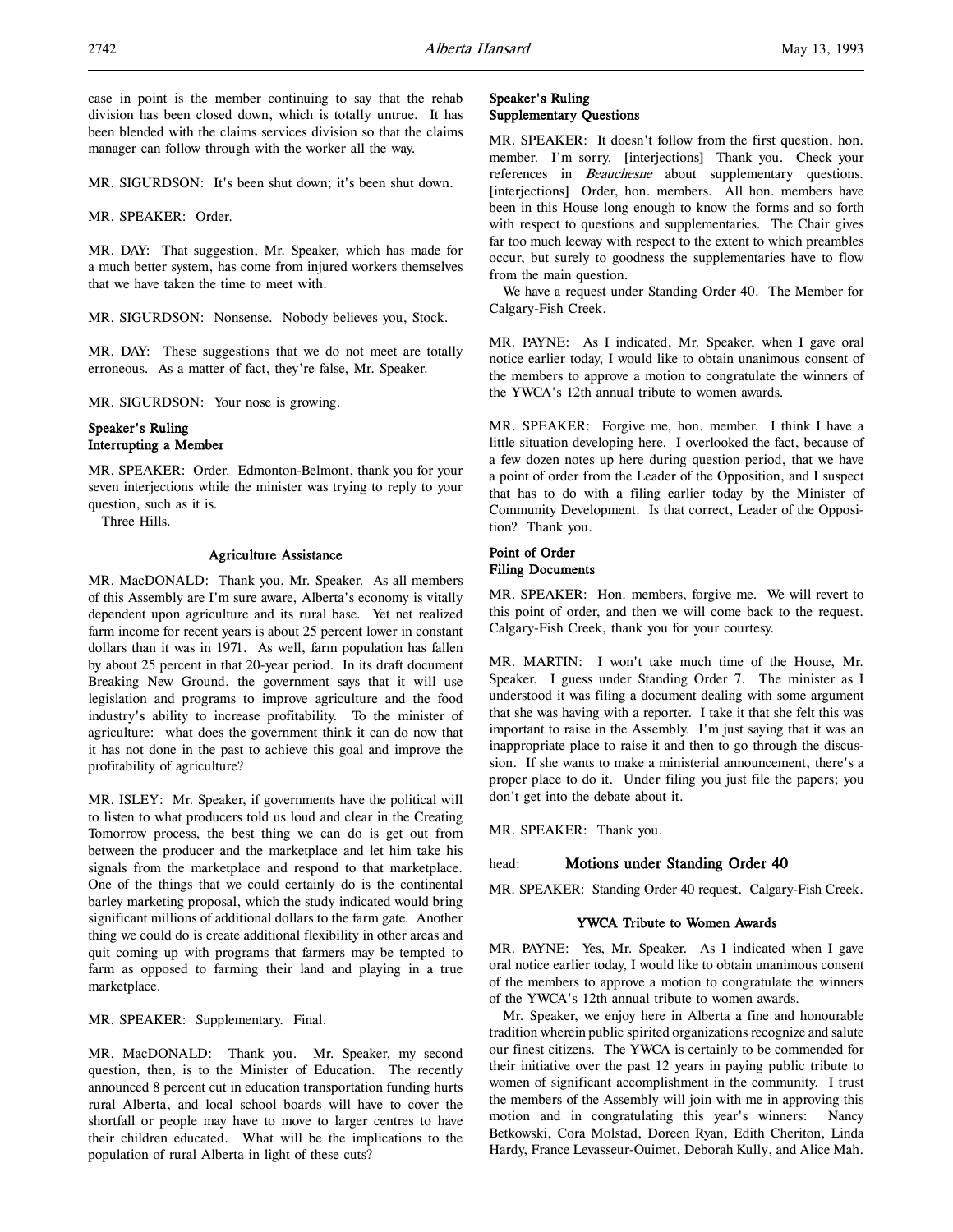MR. SPEAKER: The request is for urgency to have the matter discussed. Those in favour of granting the request for urgency, please signify by saying aye.

HON. MEMBERS: Aye.

MR. SPEAKER: Opposed, please say no. The urgency request is agreed to.

Moved by Mr. Payne:

Be it resolved that the Legislative Assembly of Alberta congratulate the winners of the YWCA's 12th annual tribute to women awards. Included among the winners are Nancy Betkowski, a former member of this Assembly, for her contribution to public affairs and communications; Cora Molstad for her contribution to the arts and culture; Doreen Ryan for athletics, recreation, and fitness; Edith Cheriton for her involvement in business, management, and professions; Linda Hardy and France Levasseur-Ouimet for community service; Deborah Kully for her contribution to health, science, and technology; and Alice Mah for her work in the social sciences and social services.

MR. SPEAKER: Further discussion.

MR. PAYNE: Mr. Speaker, please call the question on the motion.

MR. SPEAKER: Thank you.

The Member for Edmonton-Avonmore to the motion.

MS M. LAING: Mr. Speaker, we welcome the opportunity to join in congratulating the recipients of the YWCA's 12th annual tribute to women award. We honour these eight women, who have contributed so significantly to our community and have made Edmonton and Alberta a better place to live for women, men, and children. We thank the YWCA for bringing to our attention the contribution of these women and, by doing so, focusing our attention on the work and the contribution of all women. For too long we have taken women's contribution for granted, taken note only when it was missing. For too long women were limited in the contribution they could make. Women have made much progress in this century and have still a long way to go, but society is better for women's increased participation. The women honoured by the YWCA draw attention to the leadership and contribution of women. In honouring these eight recipients, we honour all women.

So to the eight recipients, Nancy Betkowski, Cora Molstad, Doreen Ryan, Edith Cheriton, Linda Hardy, France Levasseur-Ouimet, Deborah Kully, and Alice Mah, we say thank you for your achievements and for your leadership.

### 3:30

MR. SPEAKER: Edmonton-Whitemud.

MR. WICKMAN: Thank you, Mr. Speaker. I just want to add a few comments, too, on recognizing the outstanding contribution that these women have made. Every year we of course receive a list of those women that have been nominated and those that have been selected to receive this honour. I think if we go through the list of names here, it reflects a great deal of diversity. It reflects the true talents of the individuals involved, and again it enlightens society from the point of view that skills that can be offered by members of society are not to be judged as to whether they're offered by men or offered by women. They can be offered by

any member of society. This points out very, very clearly that women make an equal contribution within our system.

There are many, many fine people here that deserve the recognition that they did receive last night. I commend the member for bringing this particular motion forward.

MR. SPEAKER: Call for the question?

HON. MEMBERS: Question.

MR. SPEAKER: The matter before the House has been read into the record previously. All those in favour of the motion, please say aye.

HON. MEMBERS: Aye.

MR. SPEAKER: Opposed, please say no. Carried. Let the record show unanimously. Each of the recipients will be notified with the usual format certificate that we issue from the Assembly.

Thank you, hon. members.

Might we revert to the introduction of guests?

HON. MEMBERS: Agreed.

MR. SPEAKER: Opposed? Carried.

### head: **Introduction of Special Guests** (reversion)

MR. DAY: Mr. Speaker, I'm pleased to introduce to the House today Mr. Harlan Hulleman, a distinguished member of the Red Deer-North community. His contributions would be too numerous to mention, but I'd like to say that he's been very significant in the development and the recording of the history of north Red Deer, the preservation of the North school as a historic site, and the interpretive walking tour of north Red Deer. Anybody moving down in that direction to Red Deer would be welcome to take part in any of those activities. I'd ask if he would stand and receive the warm welcome of the Assembly.

### Speaker's Ruling Motion out of Order

MR. SPEAKER: A procedural matter arose very early in the day, and it was brought to the attention of the House by the Member for Edmonton-Strathcona and cites as oral notice to rise pursuant to Standing Order 15(6).

Everyone is well aware of what transpired yesterday and in particular what is found on page 2723 of Hansard, where the Chair did not rule in favour of a prima facie breach of privilege. The matter of contempt was indeed mentioned by the Chair, and in the parliamentary tradition the Deputy Premier rose and apologized to the House. That apology was accepted by the House and in particular by the Member for Edmonton-Strathcona. The request was then made to make available information to other members. The Deputy Premier also then immediately rose in his place and said that he would do that.

This particular form of oral notice today is invalid under Standing Order 15(6) that deals with privilege, and there was no ruling made that there was a prima facie case of privilege. Therefore, this is entirely out of order, and it is vexatious to the House. It's the decision of the Chair that it is completely out of order, and the Chair happens to believe that the member himself was aware of it.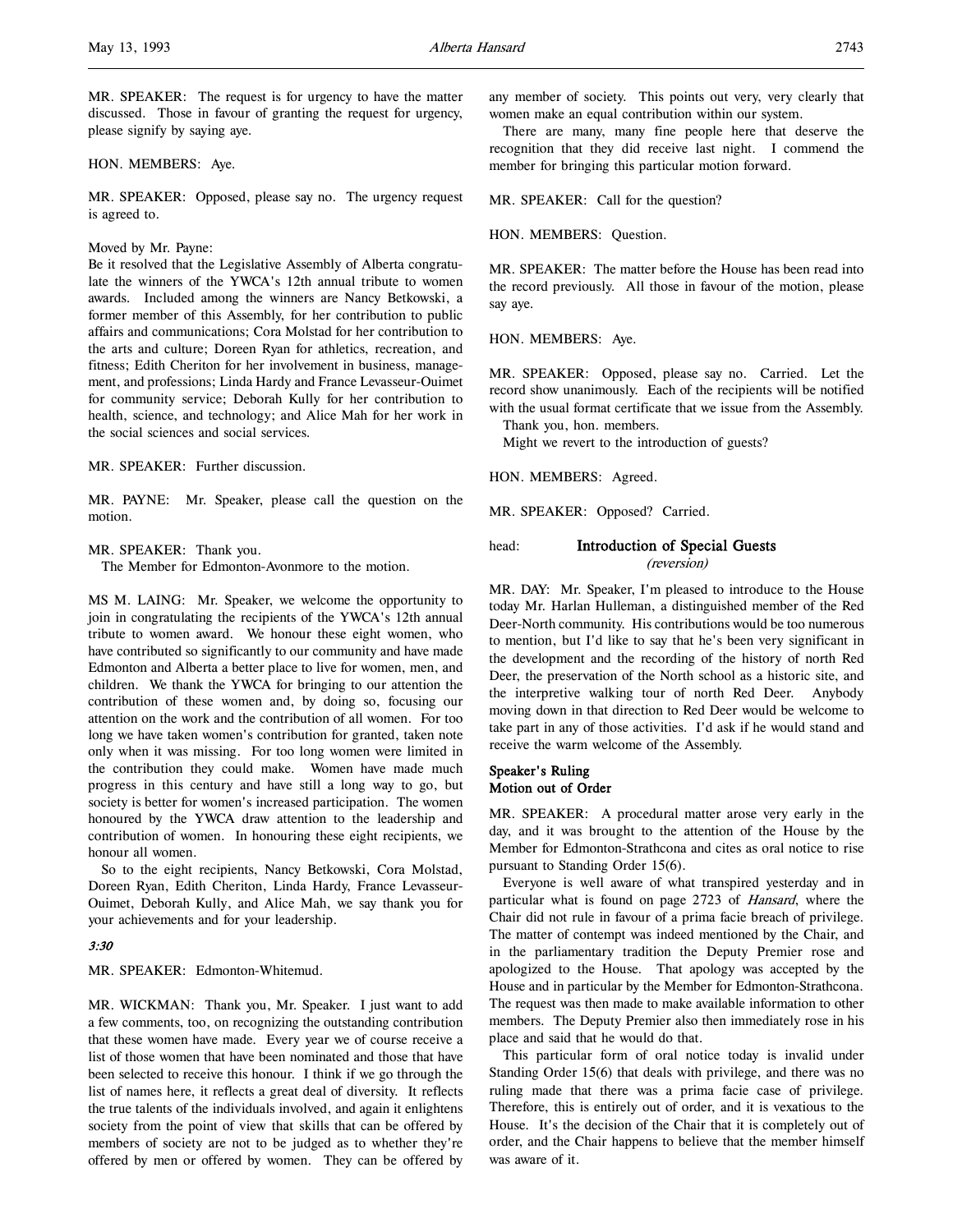MR. CHIVERS: Point of order, Mr. Speaker.

MR. SPEAKER: You are not recognized, sir.

MR. CHIVERS: Standing Order 22.

MR. SPEAKER: Standing Order 22? Which section? Standing Order 22 does not help the issue, hon. member.

### head: **Orders of the Day**

#### head: Written Questions

MR. DAY: Mr. Speaker, I move that the written questions on today's Order Paper stand and retain their places.

[Motion carried]

#### head: **Motions for Returns**

MR. DAY: Mr. Speaker, I move that the motions for returns on today's Order Paper stand and retain their places, with the exception of the following: motions for returns 190, 191, and 318.

[Motion carried]

### NovAtel Communications Ltd.

190. Mr. McEachern moved that an order of the Assembly do issue for a return showing copies of documents showing the amount of advances through loan guarantees provided by the government to NovAtel Communications Ltd. as of March 31, 1992.

MR. DAY: Mr. Speaker, recognizing that there are a lot of questions surrounding this particular matter – and certainly I have as many questions as anybody would, and I'm as concerned as any member of this House about the whole development of NovAtel: where it went and how it got there. We all acknowledge that it was something that was tragic in a financial sense and should have in some way been more properly addressed by those involved directly in NovAtel. We still have to acknowledge that the information being requested here, all of this information has been given to the Auditor General for his perusal and confirmation, and anything untoward is his absolute obligation as a separate, independent officer to report. So for that reason, since everything has been given – everything, all details – to the Auditor General, the government rejects Motion for a Return 190.

MR. SPEAKER: Thank you.

The Member for Calgary-North West.

MR. BRUSEKER: Thank you, Mr. Speaker. Just a few comments on this. This debacle – the only way to describe the NovAtel mess – the loss of dollars here is the single largest loss on a single entity by any government anywhere in this nation. [interjection] Perhaps the world, the Member for West Yellowhead suggests. [interjections]

MR. SPEAKER: Order please. Through the Chair.

MR. BRUSEKER: The motion for a return asks for the details of "the amount of advances through loan guarantees provided by the government to NovAtel Communications Ltd. as of March 31, 1992." Mr. Speaker, we know that by that time the government had, for the most part at least, ceased making advances through this particular corporation. But if we don't get the details – and we have a Minister of Justice who's talked about pursuing and a former Attorney General who's suggested we should hang on high any who have been involved in any criminal wrongdoing, yet from the Minister of Justice we learn that it apparently has not been followed up, that there have been no criminal prosecutions occurring, leading one to believe that there is still some activity there. The Treasurer has without any kind of an open tendering process given a contract to North West Trust for several millions of dollars for the collections of loans, total outstanding loans of \$218 million. We are not provided with information there. The Minister of Labour stands up and tells us that we have all the information. Mr. Speaker, that's simply not the case.

[Mr. Deputy Speaker in the Chair]

This government has been quoted before as being the most secretive government in the nation and in fact has accepted it as a compliment. The former Treasurer accepted it as a compliment when he was given the title of being the most secretive minister of the most secretive government. Here, again, we have a motion for a return asking: how did you blow better than half a billion dollars? The Minister of Labour says that we have all of the information we need. Well, it's clearly not true. The \$216 million that North West Trust is attempting to collect is still out there in the wind somehow; we don't know with whom. When I last asked questions of the Treasurer in this Legislature in question period – Where is the money? How is the money coming in? Is any money coming in fact at all? What are the details of these collections? – the Treasurer looked stupefied, dumbfounded, didn't know what I was talking about, yet he was the one who gave the authority to North West Trust in fact to pursue this.

To suggest that the advances through the loan guarantees, that all of this information has been provided is simply not the case. I think it's absolutely shameful that the government would not provide this information to this Legislature and to all Albertans, for whose money they are responsible.

#### 3:40

MR. DEPUTY SPEAKER: The hon. Member for Calgary-Mountain View.

MR. HAWKESWORTH: Thank you, Mr. Speaker. Here we have a simple request to get documentation of what this government did advance to NovAtel Communications under loan guarantees as had been provided to NovAtel Communications by the government. We know that the guarantees were provided. We'd like to know through the copies of the document the amount of the advances that were provided. I'd presume it would allow us to determine what the dates were as well. Now, that should be a fairly straightforward request. But no; this government is more interested in keeping this whole thing quiet: keep it just settled and don't disturb it and don't rock it and don't pursue it and don't ask any further questions.

Well, yes, the government should have been on top of NovAtel Communications. The Auditor General made that very, very clear, but when it came to being able to ask questions of the Auditor General, the Public Accounts Committee only allowed him to attend once to answer questions and not again. So there hasn't been any opportunity to really pursue in any meaningful way what the findings of the Auditor General's report were and why he had reached the conclusions that he had reached. The hon. Deputy Government House Leader said that if there was anything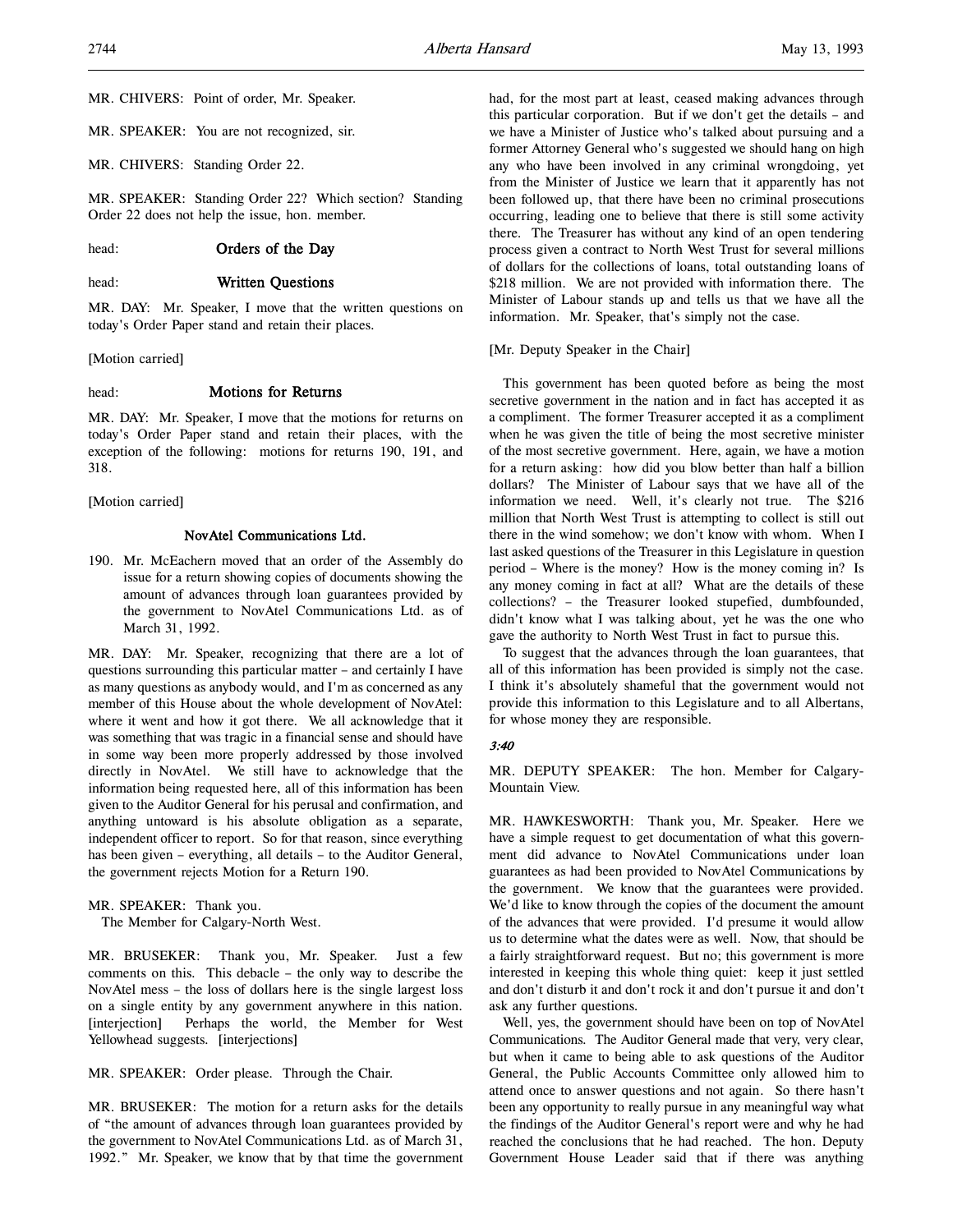untoward, it would have been found out. Well, yes, Mr. Speaker, the Auditor General did say he did find that things untoward had happened in the relationship between the government and NovAtel Communications Ltd. They were forking money out the front door while NovAtel was forking money out the back, and nobody was paying attention. Or maybe if they were paying attention, it was all deliberate, and if it was all deliberate, it might have been incompetent, and if it was incompetent, it doesn't matter. Somehow we lost over \$600 million, and this government isn't the least bit interested in pursuing the matter one little bit further.

That, Mr. Speaker, is the reason why this is being denied, not because of any of the fallacious reasons given by the Deputy Government House Leader, which were totally off the point.

MR. DEPUTY SPEAKER: The hon. Member for Edmonton-Kingsway, to close debate.

MR. McEACHERN: Thank you, Mr. Speaker. Motion 190 is a little bit out of date, I will agree, because it was put forward in the last spring session and since then we have, in fact, had quite a lot of information on NovAtel, with the Auditor General putting out his report in September of 1992. However, I don't think that that invalidates this particular question.

In looking at his report, I see it says here on page 62:

On April 19, 1989, the AGT Commission authorized the guarantee of bank loans to NovAtel up to an amount of U.S. \$340 million.

Now, that was '89, long before the NovAtel collapse came. Then it says on page 63:

On January 11, 1991, by Order in Council, the Province was authorized to guarantee NovAtel's indebtedness to a maximum amount of \$525 million.

That's out of the Auditor General's report. Now, it doesn't make it clear if one was on top of the other or if the one encompassed the other. It's true that the Auditor General has put out comprehensive financial statements for the years '90 and '91. Nonetheless, I think you could say that it would be hard to isolate out of the Auditor General's report the exact amount of loans and loan guarantees that went through NovAtel. It would not be unexpected that a government that wanted to put this behind them would put out that kind of information and give us an update on a regular basis.

It seems to me that the Member for Calgary-North West raised a very excellent point when he said that after the supposed sale that we went through last summer of the remains of NovAtel, there were over \$200 million of loan guarantees still outstanding in the United States, and they're under the purview of North West Trust Company. The N.A. Properties division, I believe, is supposed to be pursuing those loans. The instructions from the Treasurer at the time were clear that N.A. Properties had the right to put more money into some of those, shall we say, investments – to be kind to them – some of those guarantees, and some of the attempts to get into the cellular market in the United States if they thought that would help them get more back in the long run.

So in fact what it means is that this government through its N.A. Properties subsidiary of North West Trust, which the government owns, is still investing in the cellular industry in the United States based on the NovAtel contracts and promises made by NovAtel people, some of whom probably should be brought before a public inquiry of some major proportions or the courts to be held accountable in some way for what they did. They skived off \$650 million of taxpayers' money one way or another and took fat salaries in the process of doing so, and this government's saying: "Oh, gosh, wouldn't it be nice to sort this out? Wouldn't it be

nice to hang somebody for it? But oh, golly, dear me, I don't know what to do about it."

Well, one of the places they could start is by providing up-todate, accurate, and specific information, as requested by the opposition. I think the government should agree to give us this information in the form asked for and updated through to 1993. I mean, that should go without saying, because of course this is a year out of date because they haven't allowed us a new Order Paper. We haven't started a new session; we're carrying on the one from a year ago.

[Motion lost]

#### NovAtel Communications Ltd.

191. Mr. McEachern moved that an order of the Assembly do issue for a return showing copies of the audited financial statements of NovAtel Communications Ltd. for the fiscal years 1989, 1990, and 1991.

MR. McEACHERN: I wanted to make a couple of comments. Since this motion was put on the Order Paper, the government finally authorized the Auditor General to put into the public accounts – and he did so for the year '91-92 – the audited financial statements for the years 1990 and 1991. So obviously it would be redundant now to have those two years' financial statements. We do have them in the public accounts.

However, it would be interesting to have the year 1989 and for a particular reason. In January of 1989, January 18 to be exact, the company Nova decided to get out of its half of the ownership of the company called NovAtel. Because they couldn't find another buyer at the moment, AGT decided, I assume with government agreement, to buy that half. So on January 18, 1989, the government became the sole owner through AGT of the company NovAtel and stayed so right through to the end of that year. In fact, it was in September of 1990 that they started the sell-off of NovAtel that led to the fiasco of the prospectus being inaccurate and the whole subsequent loss and mess that has occurred since.

#### 3:50

Now, one of the things we have never seen is audited financial statements for the company owned jointly by Nova and AGT from the start of the company back in 1983. I guess the argument was that half of the company was a private company or something. We haven't really asked for those books, but it would be interesting to see the 1989 audited financial statement for Nova Corporation. This government used the excuse that for 18 days of that full year the company was not wholly owned by the government, so therefore they didn't have to comply with the Auditor General Act, which says that the Auditor General should audit the books of any company wholly owned by the government of Alberta. They refused to do so right through '90 and into the sale in September of 1990. We have not seen any audited financial statement for the year 1989, so that part of the question still stands. It would seem to me also that now that a lot more time has gone by, we might add to this question – and if the government were willing – to scrap the 1990 and 1991 figures because we do have those in the public accounts, but they could certainly give us the 1992 figures for the sort of wind-down, if you like, of NovAtel, which would show the present status with N.A. Properties trying to wind down the rest of the investments in this total disaster that the government has presided over.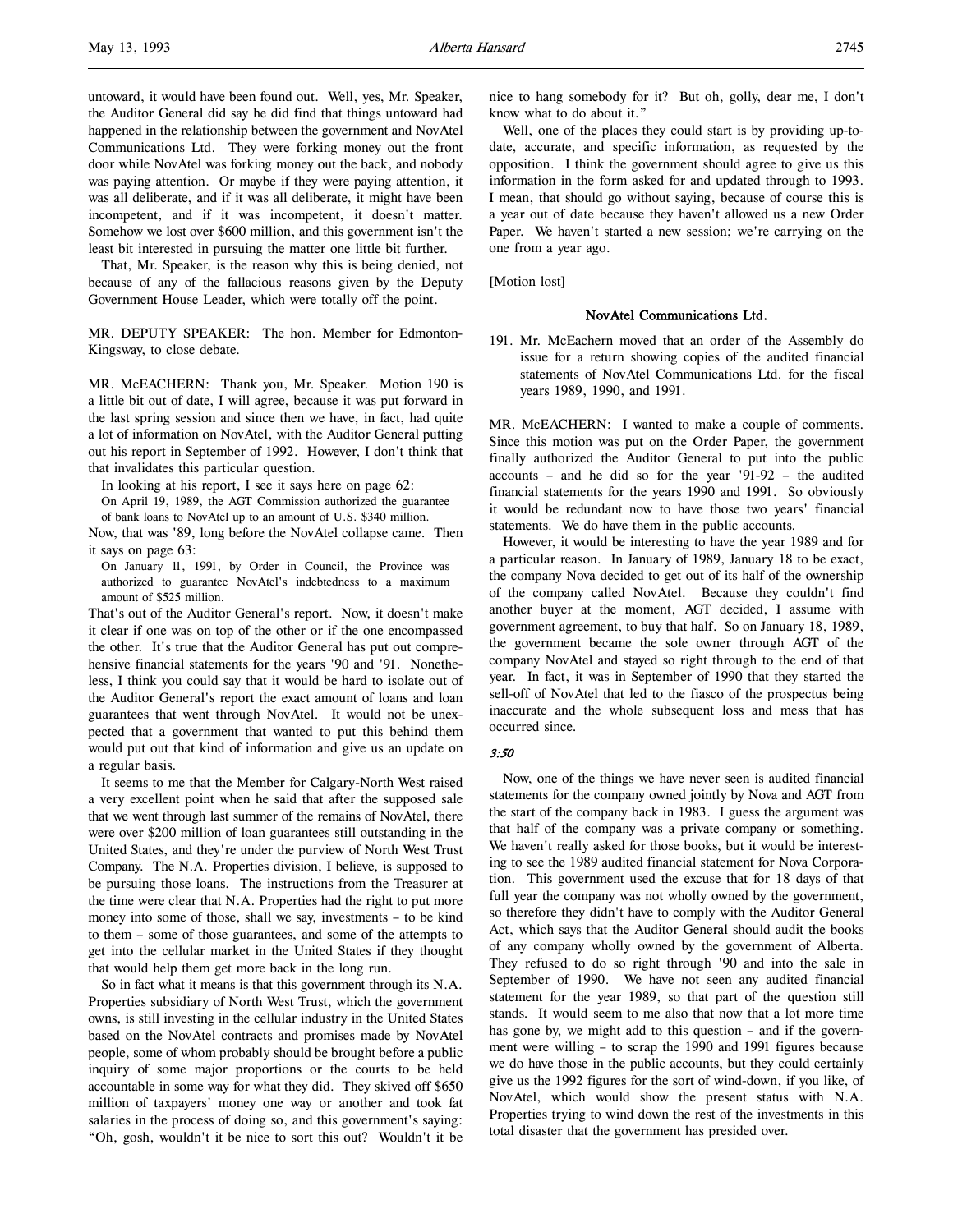MR. DAY: Well, Mr. Speaker, again, it's not a question of people not wanting to give out information, and it's not a question in this particular situation in regards to NovAtel of people trying to avoid things. Everything possible to do with this particular financial failure has been put forward, analyzed, and is continuing to be done so.

I think we have to recognize here that the issues are being raised by the member opposite under a section titled Motions for Returns. The purpose of that particular section and why it's a part of our Orders of the Day on a regular basis is to allow any member of the Assembly to ask for information that can be found nowhere else or has not been produced or just is not out there. That's the purpose of this.

You know, it's very easy, and I don't blame the member opposite for wanting to sort of keep this going, even though everything has been brought forward. There have been investigations, and it's very important to note that with the Auditor General's report that has come out, I repeat: the Premier has instructed that he wants to see every recommendation of the Auditor General's report implemented. This has been getting and will continue to get a thorough review.

I suppose if I were a member of the opposition, and I doubt that could ever possibly be, but should that ever be, I would try to use various means to keep things churned up and keep things burning even though this particular one is under severe analysis, as it should be, so that people can try and get to the bottom of things and find out how it happened and find out how to avoid it ever happening again. We all here in this Assembly agree on that.

The member opposite, I think, by his own words shows that this is somewhat of a superficial use of Motions for Returns, which is a very appropriate process for members to use to get information. It's a very appropriate process, but the member himself with his own words says that because of the Auditor General's report being out – by his own words, Mr. Speaker, not moments ago – his request is outdated. It's outdated. He said that. [interjection]

### MR. DEPUTY SPEAKER: Order.

MR. DAY: It's fascinating. You know, we have to subject ourselves constantly, Mr. Speaker, to the member opposite, as we have for a few years now, to the same speech, which he alters with a few words and change of names to protect the innocent from time to time, the same speech that he gives for every issue. We sit silently and endure it, not without some considerable pain. When someone rises to question the method that he's using, he comes close to going berserk here in the Assembly. I mean, I fear for his physical health. He's going to hurt himself with the amount of gesturing that he gets into when he is asked about his particular process. It's not unlike the Member for Edmonton-Meadowlark, the man from Principal, who goes equally berserk when he's questioned about how he does things.

Now, Mr. Speaker, it's very plain here that the member opposite said that this is outdated. [interjections] There he goes again, the Member for Edmonton-Meadowlark, talking about résumés. The whole world knows that in his own résumé which he gave to the public he left out the fact that he was a vice-president of Principal trust. He left that out. He's always asking for full disclosure and full information, and he didn't put that on his résumé which he gives to the public. It's no wonder he squirms at moments like this. I've said before and I'll say again that I'd like to leave that alone, but he continues to raise it. The media to this point, for reasons that we don't know, has left him untouched for that. The fact that he would deny the public the truth as far as his own

particular background, the media for whatever reason leaves him untouched. He's enjoyed a bit of a holiday on that.

### MR. DEPUTY SPEAKER: Order please.

MR. DAY: Thank you for bringing me to order on that, Mr. Speaker. I digressed because of the shouting, screaming, and shrieking from the Member for Edmonton-Meadowlark.

The member who raised this question, this motion for a return, has said that it's outdated. But not only is it outdated, the information is available. It's part of the consolidated statement of AGT for '89-90. It's all there. The '91 has been given to the Auditor General. All of that information, every bit of information asked for has been volunteered because we as much as anybody want to find out: how does a situation like this happen? How did it come to be, and how can it be avoided? There's no attempt whatsoever to avoid the glare and the microscope over what's happened.

The member opposite should realize that Motions for Returns, this particular session under Orders of the Day today, is for information that just has not been brought out or is not available. The information is available for this particular question, 191. It's part of the consolidated statement of AGT for '89-90. It's all there. It's audited, and again I have to repeat: the Premier . . . [interjection] You know, it's interesting to hear. He can rave on for 30 minutes and punish us with his monotone and the same old speech, but when we get up, what is he arguing for? Taking away freedom of speech. That's what we hear.

So I will close my remarks, Mr. Speaker, by saying again that in response to the Auditor General's report and the Auditor General's recommendations, all the information on NovAtel being given to the Auditor General, the Premier's response and this government's response is: we will respond to every single recommendation of that report.

Now, for other reasons which I've already stated, the government rejects this particular motion.

### MR. DEPUTY SPEAKER: The hon. Member for Calgary-North West.

MR. BRUSEKER: Thank you, Mr. Speaker. That was a delightful speech, to listen to the hon. Minister of Labour, because once again he's wrong. The Minister of Labour says, well, Motion for a Return 191, because it's been on the Order Paper, gee, gosh, we can't accept it any longer, as if to suggest that there's no way in the world they could possibly change it, as if to suggest they've never heard of a magic little word, "amendments." They may have heard that before, but I thought I'd throw that out there just to remind them that they can make an amendment to a motion if they don't happen to like it. In fact, we've seen it happen before. We on this side put forward motions for returns asking for information, and they say, "Well, we'd like to comply, but this isn't quite right, so we're going to make an amendment." I thought I'd throw that out one more time.

#### AN HON. MEMBER: Let's hear it again.

MR. BRUSEKER: Amendment. Yes, it's a good word. Unfortunately, they don't often listen carefully enough. I understand the Deputy Premier is hanging on my every word, and I really do appreciate that. It's nice to see that that's happening.

Mr. Speaker, the Minister of Labour said that all of the information had been provided through the public accounts once we had this mess come to the fore and everything was disclosed through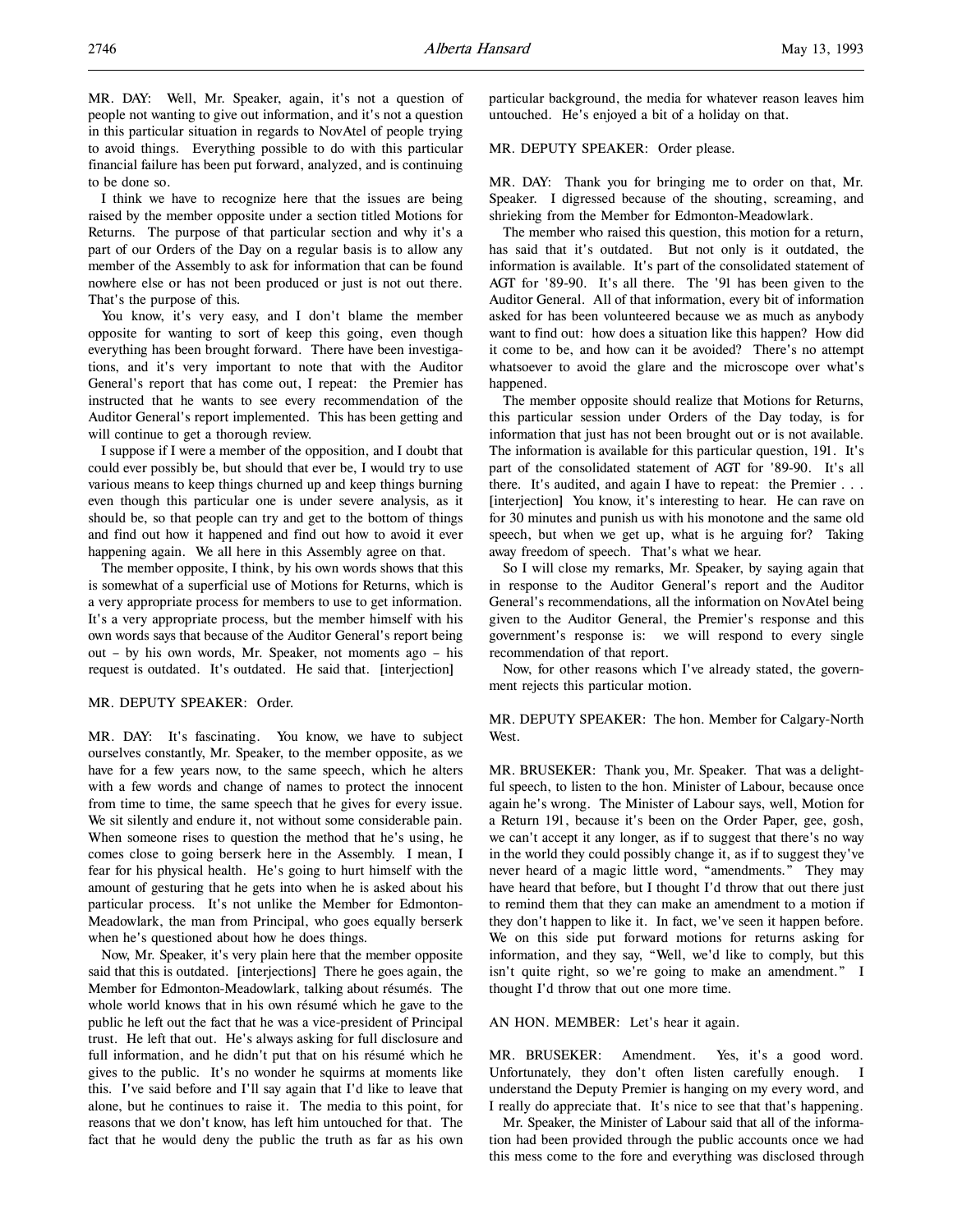public accounts. That was true for a couple of years. He said that before that it was under the AGT Commission, when we had the AGT annual reports. When you look closely, and in fact if you check back in *Hansard*, you'll note that I asked this question in question period of the minister at that time when we had a minister of technology, research, and telecommunications. I said: you know, everything's consolidated, but there's a little asterisk, and it says: except for NovAtel. So in fact what the member was saying, that all of this information has been provided in one form or another, simply is not the case. NovAtel was not included in all of those annual reports, and in fact up until 1989 it was hidden. It was never provided, and perhaps this motion for a return today should probably say simply "copies of the audited financial statements of NovAtel Communications Ltd." period. Maybe it should just open it up to all of them.

### 4:00

This has been on the agenda for some time. The situation has changed since the hon. Member for Edmonton-Kingsway put this in in good faith, and the minister and the government have been operating in their usual lethargic and snaillike fashion and are finally dealing with this on May 13, 1993, despite this having been on the Order Paper I imagine for well over a year. So, Mr. Speaker, the minister's two primary points that he puts forward about: gee, we can't change this; it's not relevant; well, you can make an amendment – I'll put that in for the last time – and the other argument about the information having been provided in one form or another simply are not the case.

MR. DEPUTY SPEAKER: The hon. Member for Edmonton-Kingsway, to close debate on this motion.

MR. McEACHERN: Mr. Speaker, not a lot to say. I did say all the remarks I had intended to at the start of the motion so that I wouldn't have to get up again, but just a couple of points that need to be made because of the rather extraordinary speech from the minister.

Also, just before I get into that, a quick comment to my colleague from Calgary-North West. The reason for the asterisk on the AGT consolidated financial statements in the public accounts: what it said was that NovAtel was not included in the consolidated statements of AGT, and that is true, but there was a separate section on NovAtel itself. The figures are all there for 1990 and '91, which I said straight off.

What I really resent is the minister then using that to imply that somehow I was being frivolous or silly in my question and in my request. That request when it was made was a perfectly good one, and time has overtaken two of the years for which I asked statements. I said that straight off, but the 1989 still holds, and there is no good reason why this government shouldn't come up with the 1992 figures now that so much time has gone by. Therefore, there is a certain aspect of that motion which is legitimate, and I really resent him implying that somehow I was using the Motions for Returns in some frivolous sort of way and not making legitimate and reasonable requests for information. I can't believe the kind of nonsense that he went through in the process of trying to trash my questions when I had already explained the limitations because of time that had gone by on what I was requesting. There is still a legitimate request there, to which he then uses the excuse that some of it is out of date to dismiss the whole thing. It is just a case of this government still hiding behind the flimsiest of excuses and making the most ridiculous of speeches to try to blame us for them not giving us the information that the taxpayers of this province really require.

I know that they're not going to give it to us, because he's already stated that, but I just want it on the record that I've never heard so much nonsense in all my life to try to discredit a perfectly good question put forward by myself in perfectly good faith last spring. It isn't my fault that this government chose not to call a new session and have a new Speech from the Throne and start over again so that we would update the motions for returns that are still there from 14 months ago. So, Mr. Speaker, I'm quite annoyed at the minister and the sleazy way that he decided to dismiss my question.

#### SOME HON. MEMBERS: Order.

MR. DEPUTY SPEAKER: The hon. member knows that the word "sleazy" has been ruled unparliamentary. Would the hon. member consider . . .

MR. McEACHERN: There's not a word that says it so well, but I'm sorry if it offended your sensibilities, Mr. Speaker.

[Motion lost]

#### Harrison Evans Administrative Design Consultants Ltd.

318. On behalf of Mrs. Hewes, Mr. Taylor moved that an order of the Assembly do issue for a return showing documents showing details of supplies and services, fixed assets, and other, including purpose of the expenditure, of the amounts as reported in the supplementary information to the 1989-90 public accounts paid to Harrison Evans Administrative Design Consultants Ltd. by the Department of Family and Social Services.

MR. TAYLOR: I'd like to speak to Motion 318 for a minute, Mr. Speaker. I think the public would like to know why the money was paid out and, maybe most of all, how it relates to the overall objectives of the department. What was this consulting firm doing that related or tied in to the objectives of the department? Finally, whenever you pay out to a third party, what good came out it? In other words, what was the finding? What was the final report? I think it is certainly one of those intriguing expenditures you occasionally see that doesn't seem to have any relation to Family and Social Services. As I say again: administrative design consultants. It would be very intriguing as to how that tied into Family and Social Services.

MR. DAY: Well, Mr. Speaker, this particular motion for a return is an example of what I was referring to just moments ago: that the purpose of motions for returns is to gain information that has not previously been provided somewhere. I would suggest that this type of question here legitimately asks for that type of information, and I would refer it to the Minister of Family and Social Services.

MR. CARDINAL: Mr. Speaker, I will accept the motion and provide a written report on this.

MR. DEPUTY SPEAKER: The hon. Member for Westlock-Sturgeon.

MR. TAYLOR: Thank you, Mr. Speaker. That's the first class act over there in quite a while.

[Motion carried]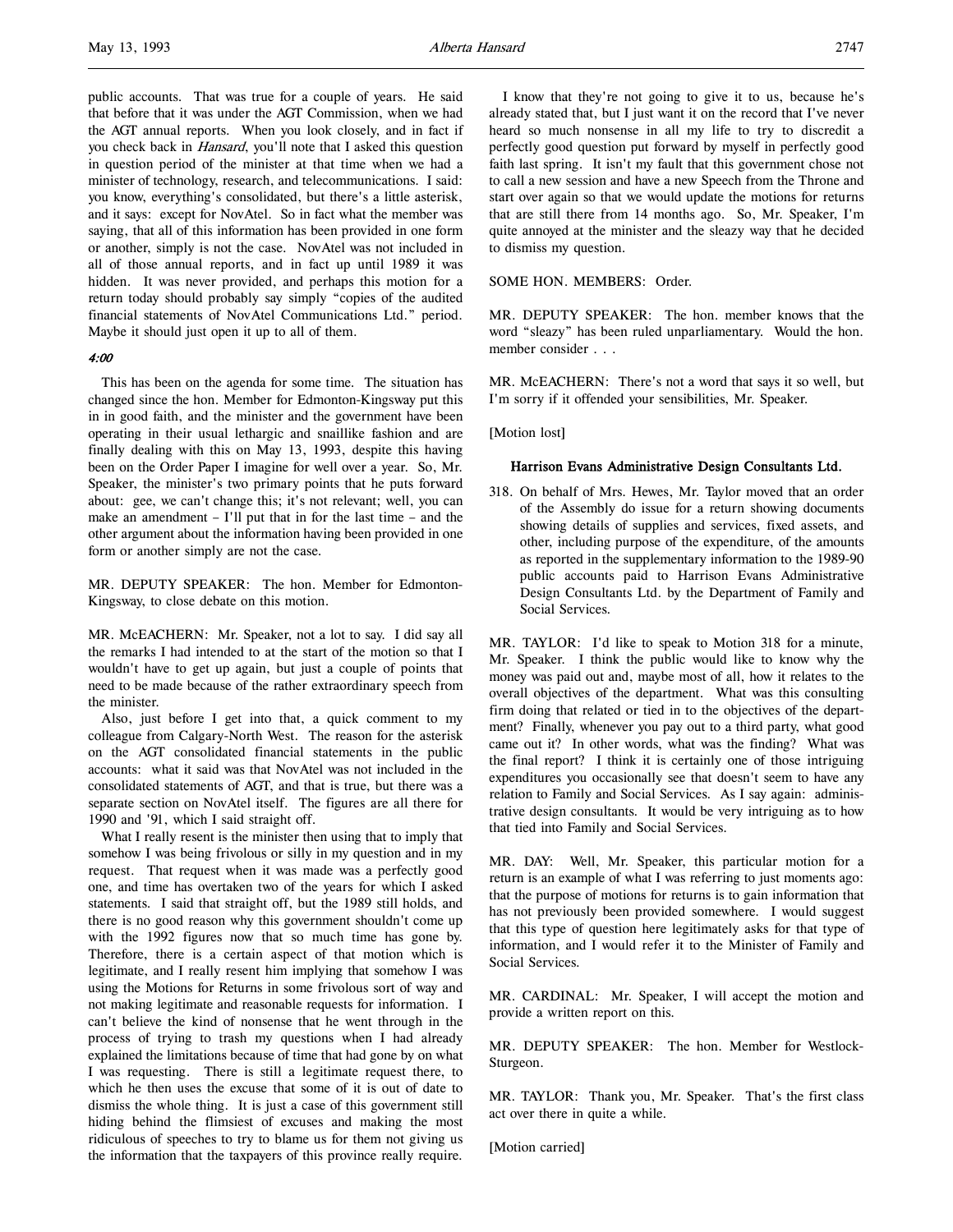#### head: Motions Other than Government Motions

### Housing

#### 243. Moved by Mr. Ewasiuk:

Be it resolved that in recognition of the importance of having an adequate supply of decent, affordable family housing throughout Alberta the Assembly urge the government to take measures to ensure that the supply of such housing is improved and that the cost of rental accommodation is not unfairly increased as a result of shortages. Such action would include legislation to compel landlords to maintain premises in a safe and habitable condition; a commitment from Municipal Affairs, housing branch to ensure the provision of low-cost housing accommodation; a commitment to co-operate with nonprofit groups to provide social housing with a supportive staffing component; the development of a provincial co-operative housing program; the encouragement of the renovation of industrial, commercial, and school properties into affordable quality housing; a program to promote the upgrading and renovation of existing housing stock; and the implementation of a tax to apply to profits made through the sale of nonowner-occupied residential properties or multiple unit residential complexes sold within two years of purchase. The Assembly also urges the federal government to lift the 3 percent freeze on growth of social housing programs of the Canada Mortgage and Housing Corporation and to restore the cooperative housing program.

MR. DEPUTY SPEAKER: The hon. Member for Edmonton-Beverly.

MR. EWASIUK: Thank you, Mr. Speaker. As previous speakers have indicated, many of these motions have been on the Order Paper for some time, and Motion 243 is no exception. It was placed on the Order Paper in the spring of last year. The thing about this motion is that while it's a year old, it's still as relevant today as it was when it was first proposed.

Briefly, Mr. Speaker, the motion calls for adequate and affordable family housing throughout Alberta; secondly, it talks about the need to accommodate renters to ensure that there isn't an unfair increase in rents as a result of inadequate proper housing for those people who require that type of housing; and thirdly, it talks about the development of programs to promote the upgrading and renovating of existing housing stocks. While the motion itself is somewhat lengthy, those are sort of the three areas that it tends to address.

Mr. Speaker, the lack of affordable housing impacts on many people. It particularly impacts on the poor and the homeless, people on fixed income, people who have a disability. It also impacts on people who are living in a home but perhaps can't afford it, the families that are spending more than 30 percent of their income on rent, thereby shortchanging them on things like food, clothing, and other necessities of life and in fact the education for their families. So one can easily say that there is a crisis in terms of the provision of adequate housing in the province of Alberta.

### 4:10

The other groups also impacted to a large degree are, as I say, those who are living in a facility but are having difficulty making the necessary payments because of the high costs. What this does in many ways, Mr. Speaker, is impact on their ability to go and seek employment. It is difficult for them to look after their families. I think that when a family lives in a situation where they're having difficulty meeting their financial obligations because of the high cost of rent or, in some cases, when they are already in a supposedly more affordable accommodation – however, quite often that accommodation would be provided by a slum landlord – the environment in which the family lives because of their lack of ability to provide for proper housing certainly has an impact on that family on a daily basis and to the extent where I think many of them lose self-esteem and therefore, as I say, have difficulty in seeking work, caring for their families, and simply carrying on their day-to-day activities.

The problem also is another group of individuals who I believe are impacted by the lack of housing but perhaps more importantly by the lack of funding provided by our social service program. If there is a shortcoming in a delivery of services by our social service program, it has to be the funding allowable for shelter. For many of the constituents I deal with who come to my office for assistance, lack of funding for adequate shelter seems to be the major problem. The department simply has not recognized that shelter costs have increased quite substantially, and they have not increased the allowances for shelter for quite some time now. Therefore, this group who are disadvantaged in many ways already are now forced to continue to use their shelter allowance for things like food and clothing and other necessities of life.

Mr. Speaker, it's unfortunate that the minister is not here, but I would hope that he will read Hansard and recognize this deficiency in that department's functioning with its clients.

#### Point of Order Referring to the Absence of a Member

DR. WEST: A point of order, Mr. Speaker.

MR. DEPUTY SPEAKER: The hon. Minister of Municipal Affairs is rising on a point of order?

DR. WEST: Yes. The hon. member is speaking about the absence of what minister in reference to this motion? First of all, I'd like your reading on a call to order for somebody missing from the Assembly, but if they're not missing, then . . .

AN HON. MEMBER: What's your citation?

DR. WEST: Beauchesne 481.

MR. DEPUTY SPEAKER: Order please. The hon. Minister of Municipal Affairs is absolutely correct that hon. members should not comment on people's presence or absence from the Chamber, but if the hon. member was referring to the hon. Minister of Municipal Affairs when he was here, that would be highly inappropriate.

MR. EWASIUK: Thank you, Mr. Speaker, and thank you to the Minister of Municipal Affairs. I was not referring to the Minister of Municipal Affairs. I was speaking about social service recipients. I was, in fact, referring to the Minister of Family and Social Services, certainly not the Minister of Municipal Affairs. I do apologize for making mention that he wasn't here.

### Debate Continued

MR. EWASIUK: Mr. Speaker, as I say, many families because of their fixed or low incomes are having difficulty coping with the high cost of rents. I might also add that subsidized housing is simply not available. Anyone who has attempted to get housing, say, with the Edmonton Housing Authority knows that they have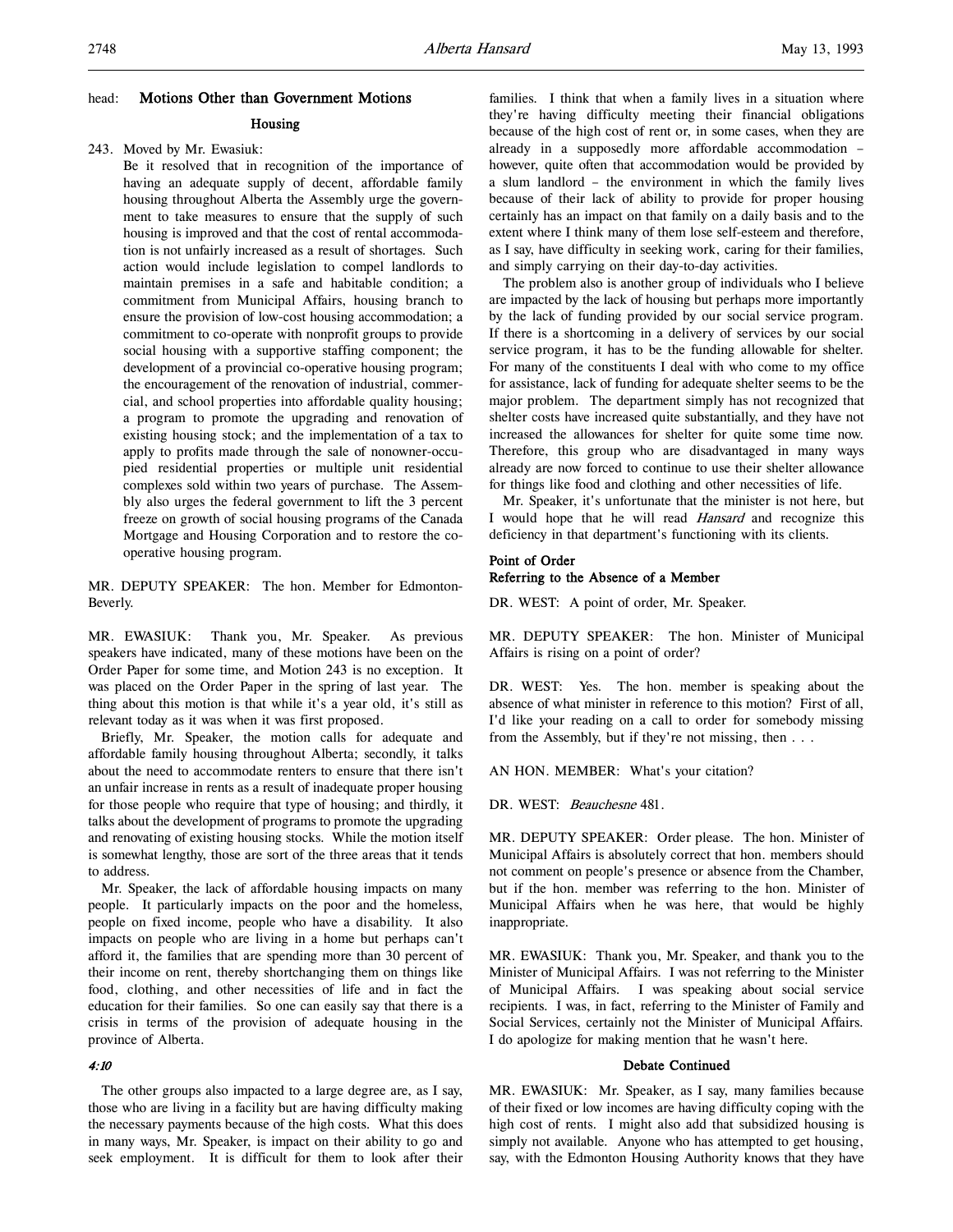a backlog, a list of some several hundreds of individuals waiting to be placed in subsidized housing. So there, in fact, lies the crisis: the need for adequate, proper housing for those on fixed or low income. As a result of their financial situation, many of these people are forced, then, to seek accommodations that are provided by the slum landlords. Here again, because of the lack of proper legislation in our landlord and tenant legislation, many of the facilities that are offered for rent by these individuals are not properly maintained, are certainly inadequate in terms of family living, only compounding the difficulty that these individuals have in terms of finding proper housing.

I noticed earlier this week that the Provincial Treasurer was boasting about the number of housing starts in Alberta, and indeed there is a fair amount of new housing starts in the province of Alberta. I've noticed them here certainly in the city of Edmonton. But, Mr. Speaker, that does not necessarily translate to the provision of adequate housing for the poor and the people on fixed incomes. The housing that is being provided by the private sector at the present time is really for those individuals who have much more money than those people that I'm speaking about. By and large, the housing being built is large, expensive homes, and in fact the private sector is simply not interested in providing lowincome, subsidized housing. There's certainly not much profit in it, and of course that's the underlying motivation for these developers. In addition, there's no incentive for them.

Obviously, to get into the construction of subsidized housing, the private sector would want incentives from the government. They usually do, and they quite often get them. They want some tax concessions; they want interest rate decreases in order for them to be able to provide this type of housing. It's just not viable, I think, for that to happen. Perhaps the Minister of Municipal Affairs and housing may want to look into the matter of the provision of adequate housing through his department, because I do believe that the private sector is certainly not prepared to get involved in that at this time.

There are other things that the government can do, Mr. Speaker, to make it easier, particularly for those who need to rent. Many of the tenants in the province of Alberta are tenants not by choice but by design and by circumstances. I think many people would prefer to buy and have their own homes but because of circumstances cannot. So I think recognizing that, when you consider that half the population of the province of Alberta in fact are renters, we as legislators have really not taken into consideration the plight of many of these individuals.

At one time there was a rental tax credit provided to tenants, but that was discontinued a few years ago. We were very benevolent and gave financial assistance to first-time home buyers. We provided some tax shielding against interest rates for individuals. Certainly those are good programs, Mr. Speaker; I'm not objecting to them. But at the same time we ignored 50 percent of the residents in the province of Alberta who have to rent. There has been no provision made for them.

Last year I introduced a Bill that called for the appointment of a rent review commissioner to review the rent increases so there was some consistency and rationalization of rent increases by landlords. Of course, in this House particularly the government members voted against it and did not support it.

#### 4:20

Another thing the government could do to assist the working poor particularly, Mr. Speaker, is to have a look at the minimum wage structure in this province. I know that on this side of the House the critic for Labour and others in our caucus have on many occasions called for an increase of the minimum wage that would

give individuals, the working poor, a decent living so that they can indeed participate with the rest of society in the housing industry. But no, this government does not agree, does not see fit, and simply ignores these individuals in this province.

Another area that I think needs to be looked at when we talk about housing, is women, again a group of citizens who, in my opinion, have been discriminated against to some degree by this government in its continual refusal to implement a wage equity program in this province. I know the government members do not agree. In fact, unfortunately, the minister responsible for women is also not one of those who is in agreement with the need for the implementation of fair and equitable wages for work that women do when they compete with men.

Another group of individuals who are also severely handicapped by the lack of government action in terms of housing are the disabled. There are many individuals who might be confined to a wheelchair, and there are those who are not in fact confined to a wheelchair but require specialized housing. Again, this government has not taken the decisions, the action that's needed to provide for these individuals. Through many agencies – through co-op housing, through nonprofit groups – I think there's a way that the needs of these individuals can be met, but the government continues to ignore or certainly not meet the kinds of needs of these individuals.

Inner-city housing I think is an area that requires a great deal of attention from this government, but we don't get it, Mr. Speaker.

I thumbed through the annual report of the Seniors Advisory Council for Alberta, which we received the other day, Mr. Speaker, and I'll read one of their recommendations to the government. It deals with housing, and is "the maintenance of the Property Tax Reduction Program and the Senior Citizen's Renter Assistance Program." The seniors are another group in this province who, we all agree, have contributed to the development and growth of the province that we can now benefit from. We are providing tax reduction programs and rental assistance and so on, yet this government is moving in a direction of removing some of those provisions for seniors.

DR. WEST: False.

MR. EWASIUK: Well, you can get your say later.

Those are good programs that the seniors have enjoyed and hopefully will be able to continue to enjoy.

Mr. Speaker, the housing situation in this province is, in fact, in crisis. There are ways to improve on it. On April 22 of this year I posed some questions to the Minister of Municipal Affairs. We were talking at that time about the Mennonite Central Committee and their proposals that they have made in terms of renovation of housing units, institutions, and commercial buildings. They can be repaired and renovated here in the city of Edmonton. They've come up with a number. There are some 2,000 substandard housing units in Edmonton that in fact could be renovated and utilized for the kind of people I'm speaking about: the poor, the homeless, the people on fixed income, the disabled, and so on.

This group, the Mennonite Central Committee of Alberta, have in fact demonstrated already that they're very capable. They've been in the field since 1987, and they have done some tremendous work in the province of Alberta. I think they have some interesting, innovative methods. In addition, they hire the unemployed. They take people that are on social assistance and provide them with training in carpentry and home renovations. In fact, as I understand it, some 70 percent of the people they take into their programs never return to the social service programs. So I think it's a very good organization that does some extremely good work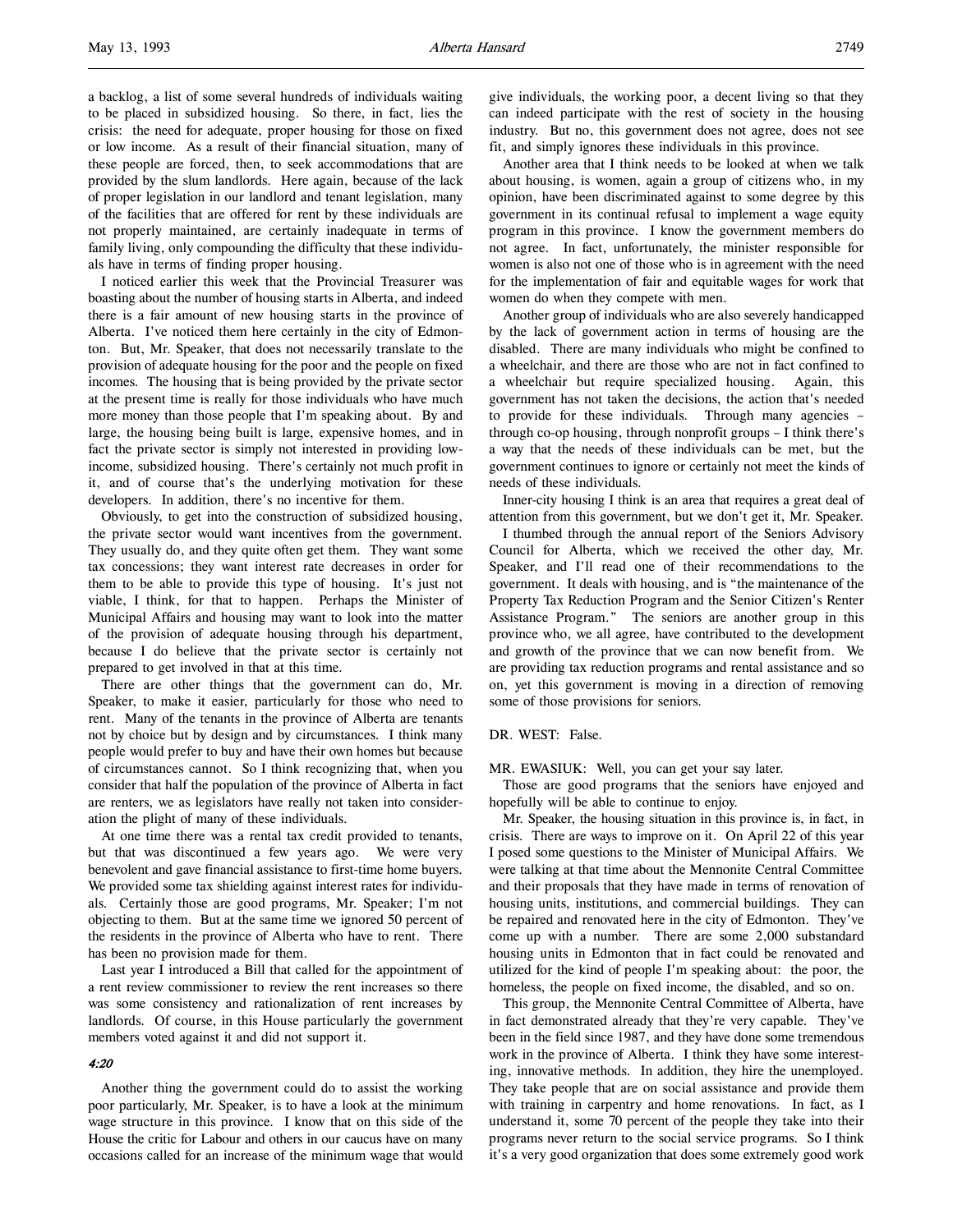that we should be taking advantage of. At the same time, while we're providing work, we'd also be providing housing that's so badly needed in the province.

Mr. Speaker, I would hope that this motion I bring forward is accepted or considered seriously. I have done it before, and I certainly will continue to do that, because I'm certainly aware of areas in my constituency, as no doubt there are throughout the province of Alberta, where housing needs are in fact a deficiency. There's a need to provide for rental accommodations, but there's also a need for legislation to ensure that the housing stock, the rental accommodations that we do have, is in acceptable shape so that people living in them are not subjected to the kind of demeaning environment that the slum landlords provide when they are renting facilities.

Mr. Speaker, with those comments I would take my seat. Perhaps we will hear from the minister responsible for housing. I'd certainly be interested to hear his observations. Hopefully he has some revelations to tell us about what he will be doing or is doing relative to housing in Alberta.

DR. WEST: Mr. Speaker, I do not have a long time, but obviously the sponsor of this motion is not ashamed of his socialist ideology and has not been paying attention to the past in the province of Alberta. We stand third in Canada in its responsibility to housing. Alberta Mortgage and Housing in its history has provided 110,000 units in this province. It's met 76 percent of the target given to it by the federal government last year and continues in its support to some 19,000 for renter assistance. In fact, \$32 million of this year's budget goes following individuals with rent supplements.

Let me give you an indication of some of the things we've done recently. The Alberta family home purchase program has put some 27,000 Albertans into new homes in the province in the last two years. We have gone and helped in senior citizen lodges and in other self-contained units to the tune of 32,000 seniors in this province who are helped in that area. Our community housing projects produced 10,687 units. We have rent supplement, private landlord contracts for 1,389. We have 204 public, nonprofit, handicap units in this province. We have . . .

MR. DEPUTY SPEAKER: Order please. The Chair sincerely regrets having to interrupt the hon. Minister of Municipal Affairs, but pursuant to Standing Order 8(3) we are now required to move to the next order of business.

| head: | Public Bills and Orders Other than |  |
|-------|------------------------------------|--|
| head: | Government Bills and Orders        |  |
| head: | Second Reading                     |  |

### 4:30 Bill 222 Ecological Reserves – Heritage Rivers Act

MR. MITCHELL: Mr. Speaker, I rise for the second time in this Legislature since the last election to present this Bill. I would like to say that I first introduced the Bill in March 1990. I would also like to say that unfortunately it remains a valid piece of legislation because this government has been so slow in adding to the list of protected areas in this province. In fact, it has been painfully slow. Now, as we thought we were approaching some resolution of the Special Places 2000 issue, the government appoints yet another committee to deliberate on exactly how this might be done.

Bill 222 would do the following. It would require that at least 12 percent of the province be designated by the year 2000 to be protected in its natural state. The Bill would also designate at least one ecological area of adequate size in each of the natural areas of the province, and it would require Alberta to join the Canadian heritage rivers system.

With respect to protecting 12 percent of the province in its natural state, we need to realize the long-term importance of protecting the biodiversity of our province – gene pool conservation to avoid the extinction of rare species, allowing overharvested species to return to normal levels, maintaining diversity of species necessary for the health of animals, of crops, and of humans. Protecting the biodiversity of our province is significant with respect to habitat required to preserve ecological diversity and protect ecosystems. It's important with respect to economics. There's a scientific value in these kinds of protected areas with respect to research. There's a tourism and ecotourism value, and of course this program of protecting areas in our province assists in resource protection and resource management. Finally, protecting the biodiversity of our province, Mr. Speaker, addresses cultural and educational requirements with respect to saving the heritage of this province for future generations.

I would like to point out the emphasis that the government's own Special Places 2000 report places on this important initiative, and I quote:

Natural resources, ecological processes and our use of species and ecosystems are all interconnected. Our continued prosperity, even survival, is dependent upon striking a balance between the environment and economy. Protected areas play a vital role in this symmetry. They are the link.

We're not advocating a land grab, Mr. Speaker, but we feel that a program to set aside adequate natural areas of this province must be implemented as quickly as possible in order to set aside areas of Crown land in this way before it is all allocated; for example, in the boreal forest area, which is under duress from the point of view of the government allocating it for forestry uses. We must attempt through such a program to improve the level of protection in some areas that have already been designated in some way but without adequate regulatory or legislated protection. I note in that regard prime protection zones or critical wildlife habitat. We must attempt to encourage private landowners to put some of their land in trust for future generations and give them a vehicle for doing that.

We believe that a sufficient area of each natural region must be set aside to ensure that its biodiversity is protected, and we recognize the need to act quickly before sensitive areas are lost to outside pressures. Our target is to adequately protect at least 12 percent of the area of the province, Mr. Speaker. Now, there is a variety of competing estimations as to how much of this province's area has already been set aside under some form of protection. Several ministers prior to the current Minister of Environmental Protection have claimed that 14 percent of provincial Crown lands have protected status, but what they failed to note is that that figure included prime protection zones and other areas that are not protected by legislation and included national parks. The government definition includes areas, if you can believe it, where resource extraction can take place in varying degrees. If the purpose of a protected natural area is not to inhibit resource extraction, I don't know what the purpose would be.

Prime protection zones and critical wildlife habitat, which constitute about 3.2 percent of the province, do have some legislated status, but their protective zoning can be changed or violated almost and in fact at the minister's whim. I note the problem with the Cline glacier and the mining of prehistoric ice cubes.

The government's Special Places 2000 document puts the total protected area of the province at about 13.6 or 13.7 percent.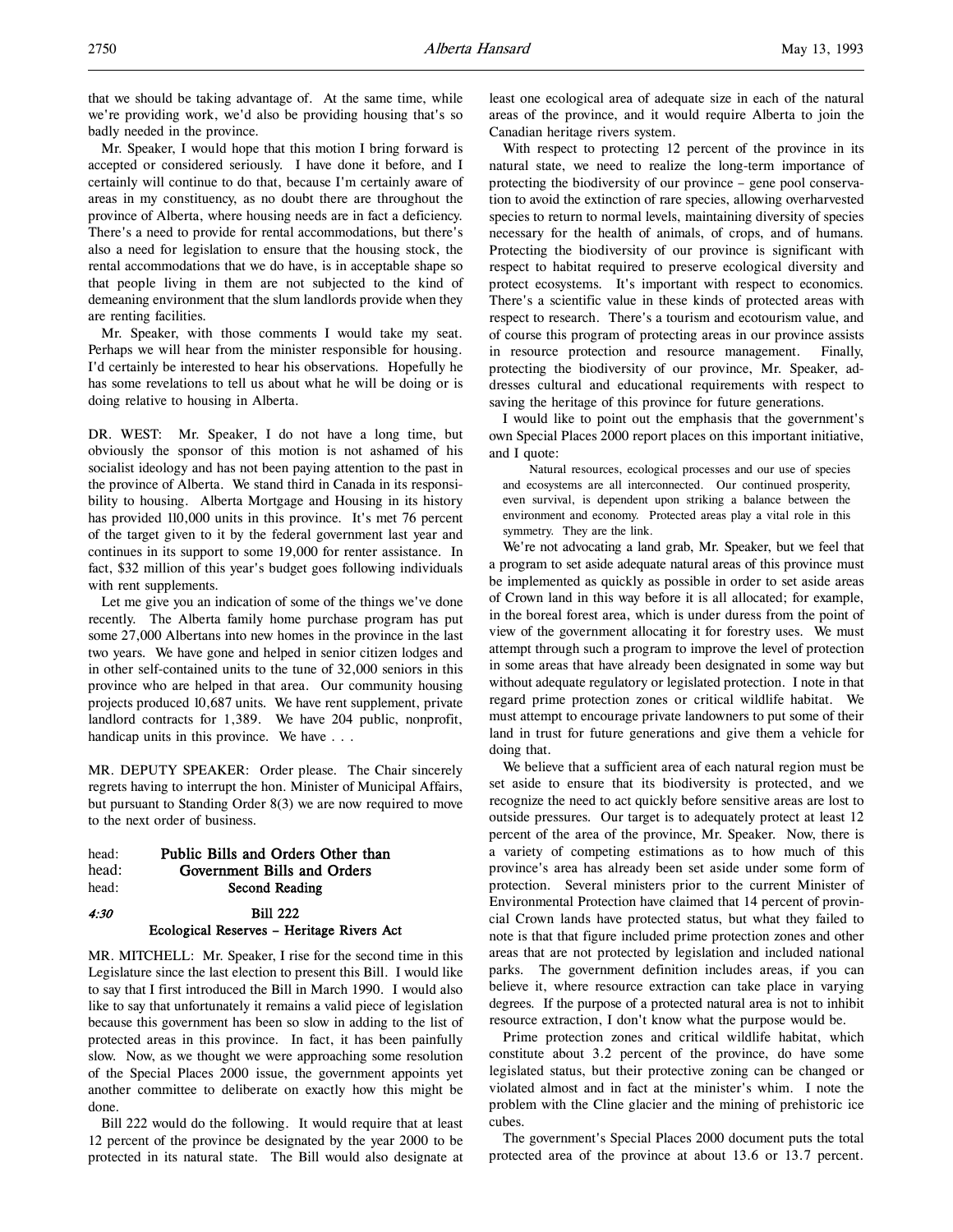However, it notes that the area with legislated protection is only 10.6 percent, and I quote:

Many of the sites . . . included in the [government's calculation] are not actually considered protected areas because they are not explicitly managed to conserve species and ecosystems. For example, Forest Land Use Zones should probably not be included as they do not restrict industrial or consumptive uses.

Forest land-use zones, Mr. Speaker, represent .77 percent of the province, forest recreation areas represent .2 percent of the province, but they only limit access, trapping, hunting, and lighting of fires. They literally do not stop forestry, and they do not, therefore, protect ecosystems. If we then deduct these kinds of, quote, unquote, protected areas, we come up with a figure not of 14 percent but a figure of 9.8 percent. While the government has wanted to dispute the estimation of protected areas in this province by the World Wildlife Fund Endangered Spaces campaign, the estimates made in their 1992 annual report, in fact they estimated 9.5 percent. That is consistent with our estimates, supported by the government's own Special Places 2000 document, of about 9.8 percent of the province's land being set aside in some form of truly protected area.

What is very disconcerting, Mr. Speaker, is that over the last several years, even as the government has made some kind of motion and noise about beginning to improve its record in this regard, it has done almost nothing in setting aside additional areas of this province to be protected. In fact, from May 1990, when we first presented this Bill, until today, the protected area in the province has increased by less than 800 square kilometres, or about .1 percent of the area of the province, with the major area being the designation of Lakeland provincial park and recreation area. This is 713 square kilometres, and since August 1992 the government has added only a further 76 square kilometres. These would include 75 square kilometres in September and October of 1992 for seven new natural areas and two additions to the ecological reserve program which were very small. In March 1992 the government announced that Ross Lake and the Middle Sand Hills, now referred to as the Prairie Coulee ecological reserve, would be created. A commitment, Mr. Speaker, but they have not yet been designated.

Of course, this raises questions about many commitments that this government makes, and recently we've seen such commitments about balancing budgets; probably about as easy to believe. [interjection] Well, then they shouldn't have made the commitment to set them aside.

Only seven of the 21 natural areas promised at that date, 1992, have in fact been designated. We regret, Mr. Speaker, that progress has been so slow and want to note in that regard, to emphasize the point, that the Bighorn wildland recreation area that was announced in 1986 still does not have legal protection.

#### 4:40

Ecological reserves, Mr. Speaker, are one of the major focuses of this Bill. The Bill would designate, as I have said, but to emphasize, at least one ecological reserve in each of the province's natural regions. Despite these minimal recent additions, and they are minimal, fully half the natural regions in this province are still not represented by ecological reserves.

The chart provided in the first report by the Special Places 2000 group indicates that we still have little or no representation of northern fescue grasslands, upper foothills, Athabasca plain, and Kazan upland, the latter two together forming our entire Canada Shield region. We have only limited representation of foothills fescue, foothills parkland, and lower foothills.

We're also very concerned, Mr. Speaker, at the size of the regions the province has designated, because they haven't always taken into account the needs of wildlife species that would live

within those regions. If those regions are not large enough, of sufficient size, then they will not accomplish one of the important objectives of the ecological reserves program, which is to ensure that species requiring that kind of habitat can in fact survive in the area of that habitat which has been set aside.

It's very important to note as well that the province, Alberta, was given only a D rating by the Endangered Spaces campaign in their 1990 annual report, tying it with Manitoba and putting it ahead of only New Brunswick, which was worse with a D minus. New Brunswick has since that time upgraded itself and has now been accorded a C, which is a response by a Liberal government to that kind of negative report. It seems that the government may finally be realizing how important some of these values are, Mr. Speaker, because we see a pretty good Special Places 2000 report, but once it gets to the political level, again the commitment, the wherewithal, the action to see that this kind of program would be implemented, and quickly, simply isn't forthcoming.

The government in fact now has engaged in yet another round of consultations, another task force, another committee which seems at best to be late – why couldn't they have set this up months ago? – and at worst to be an effort to delay the issue past an election while still trying to get some pre-election credit. Our main regret at this time, Mr. Speaker, is simply that the Special Places 2000 plan was not implemented earlier and, for example, before so much of this province's boreal forest was allocated to forestry uses. We need to set aside areas for wildlife, for more careful integrated resource planning to ensure that timber extraction does not jeopardize recreation and tourism and other important uses for our forests, for example, for the future.

I would like to point out that much of what the Special Places 2000 report is about was emphasized by the Expert Review Panel on Forest Management in Alberta in 1990. The panel's seventh recommendation – and I should point out that of course this panel was set up and appointed by the government – stated, and I quote:

As Canada and Alberta have already endorsed the principles of the World Conservation Strategy and the Brundtland Report, the panel recommends that the government immediately complete the Alberta conservation strategy, especially for the forest sector.

After this, Mr. Speaker, in the face of this report, the government went on to sign the Al-Pac FMA in August of '91, to sign the Sunpine FMA in July of 1992, to approve the Manning Diversified sawmill, and has given approval in principle to the Grande Alberta Paper project, all of this without even adhering to or making an effort to implement its Special Places 2000 project more quickly, to meet reasonable deadlines, and without even responding in many ways that were required to the Expert Review Panel on Forest Management.

So now when most of our forests have in fact been signed away, the government comes along with a document that recognizes the importance of the natural environment of this province, the Special Places 2000 document, which says:

Alberta is well behind Ontario and proposed initiatives in British Columbia, the Yukon and the North West Territories in protecting its full range of natural heritage diversity.

and

Public sentiment clearly supports the need for a comprehensive system of protected areas.

It begs the question, Mr. Speaker: why has the government delayed for so long?

With respect to heritage rivers, Bill 222 would ensure that Alberta joins the Canadian heritage rivers system. This system was established nearly 10 years ago. The first rivers were designated, I should point out, not in Alberta but elsewhere in this country as long ago as 1986. The new Premier, who was then the minister of the environment, in 1991 set up a task force to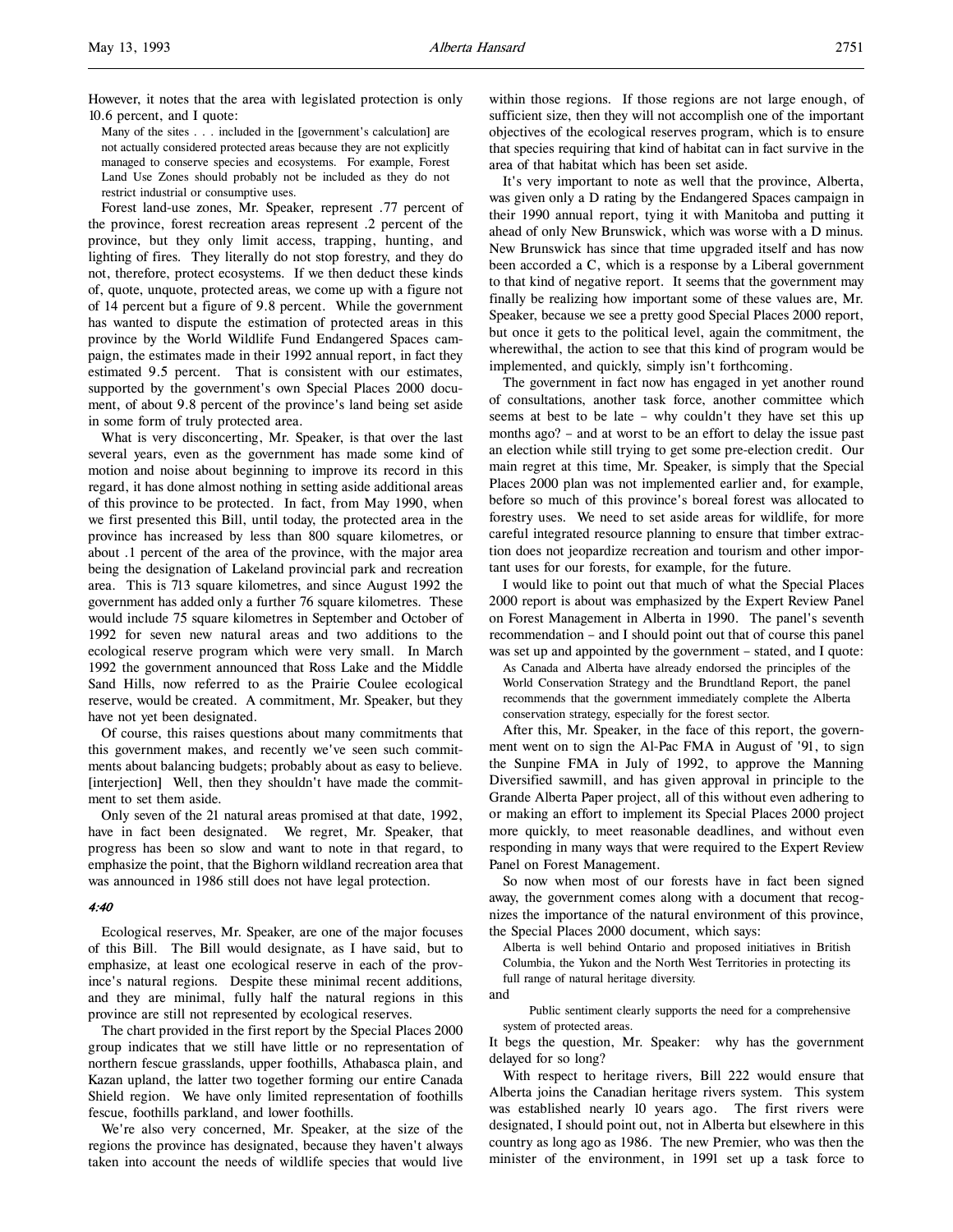determine whether Alberta should join the system, after his predecessor had signed a document saying that we would join the system. In March 1992 the Premier stated that he would recommend that the government participate in the Canadian heritage rivers system program. Don't hold your breath, Mr. Speaker, because it still hasn't happened. It's over a year later, and it still hasn't happened. Yet another commitment by the current Premier that simply hasn't been fulfilled. It always seems that he attempts to say the right thing at the right time in the hope that people will soon forget exactly what it is he's said so that he won't in some sense lose political points for not having delivered on yet another promise. He's stated in the Legislature explicitly that he would recommend that the Clearwater River be designated under the

joined the program? What we need, Mr. Speaker, is action now. What we don't need is further task forces and further consultations. We need action now. There are only seven years until the year 2000. We must proceed at a faster rate than in the last three years. More than 200,000 square kilometres, a third of this province, have been designated for forestry management agreements. It only took 18 months to set aside the Al-Pac FMA that covers 10 percent of the province. The public wants conservation. There are economic imperatives – if I could put this in the terms that these people will understand – that underline the need for conservation. There are, beyond that, quality of life and quality of health imperatives that underline the need for setting aside adequate protected areas.

program. This of course begs the question: why have we still not

Protected areas are not just fossilized land. Some areas can have important economic implications; for ecotourism, for example. It costs little, it is a priceless resource on the other hand, and as was stated in Special Places 2000:

A systematic approach combined with immediate action is required if a comprehensive network of protected areas is to be passed on as a legacy to future generations.

Thank you, Mr. Speaker.

MR. DEPUTY SPEAKER: The hon. Member for Rocky Mountain House.

#### 4:50

MR. LUND: Well, thank you, Mr. Speaker. It gives me a great deal of pleasure to be able to enter into this debate this afternoon on Bill 222, the Ecological Reserves – Heritage Rivers Act. It really amounts to an amendment to the ecological reserves Act.

I was a little bit disappointed listening to the hon. Member for Edmonton-Meadowlark inasmuch as he didn't spend a lot of time on the heritage rivers but seemed to be zeroing in more on the Special Places 2000 program. Nevertheless, I intend to speak more directly to the heritage rivers program and to indicate what strides have been made in this province.

Unlike what the Liberals would do, we have no intentions of forcing this down from the top. We are making this a bottom-up program. I certainly will not be speaking against the Canadian heritage rivers system. In fact, I would like to commend the hon. Member for Edmonton-Meadowlark for bringing this Bill forward and showing his dedication towards the Canadian heritage rivers program. I notice that this Bill is very much similar to the one that he brought forward in 1990. There is, in my opinion, a lack of imagination in the Bill but certainly not a lack of dedication.

Mr. Speaker, this government is supportive of the Canadian heritage rivers system. In fact, we are studying the implementation of becoming a partner in this program. I think the person that we owe a great deal to for bringing forward our involvement in the heritage river program is our Premier. Back in 1990, when

he was minister of the environment, he established the Canadian heritage rivers system advisory committee to study the implementation strategy and how we could join the Canadian heritage rivers system. The strategy was then sent to the Alberta Water Resources Commission along with other government departments.

The advisory committee's mandate was to review all the information available on the Canadian heritage rivers system that had been already prepared by the national board and to compare that with existing Alberta government documents relative to the program. They were also to study the member provinces' experiences as participants in the program and to isolate where there needed to be significant changes. Based on this information, the committee was to assess whether Alberta should in fact become a participant in the Canadian heritage rivers program and to advise the minister of the most effective way to proceed.

Mr. Speaker, maybe for a minute we should just look at the objectives of the Canadian heritage rivers system, and they're really quite simple. They are to give national/international recognition to rivers having cultural, historic, or recreational values of national significance. Designation of a river does not restrict activities along the river once there has been a plan put in place for it. However, this plan will manage and conserve the outstanding natural, cultural, or recreational heritage resources of that particular river.

One of the concerns raised about the program, Mr. Speaker, is that management of natural resources falls under provincial jurisdiction, and of course this is a federal program. But looking at the experience over the last 10 years in provinces that are into the program, we don't find there have been any cases where the federal government has attempted to control the process and move into the management of natural resources.

I think, as well, it might be useful that we put on the table that in fact there are costs associated with joining this program. The hon. Member for Edmonton-Meadowlark did not mention that. The funding system that is in place is that currently the federal government will provide up to 50 percent of the costs approved for studies, within certain limitations. The first one that would be effected would be the provincewide study. Now, the federal government will provide up to \$43,000 for that study. Then as you look at individual rivers, there's a background study, and on each of those rivers there could be up to \$20,000. Then in the process you come to some nomination documents; there the federal government will provide up to \$3,000. For the river management plans and the feasibility study on each river, there's up to an additional \$43,000. The federal government also assumes the total cost of staffing the secretariat of the Canadian Heritage Rivers Board and publicizing the Canadian heritage rivers program at the national and international level.

#### [Mr. Speaker in the Chair]

Now, in addition to matching the federal funding for the studies, Alberta would also be responsible for co-ordinating the Canadian heritage rivers program in the province as well as distributing information and materials. The department would also have to incorporate the annual water quality monitoring requirement for designating a river. That could be worked in with a lot of the monitoring that we are currently doing as it relates to quality. The government would also be responsible for costs associated with any development and operational requirements that might be included in the management plans.

The local jurisdictions have identified that they could very well incur some costs, and those kinds of details probably would be up for negotiation. Certainly there are things like constructing signs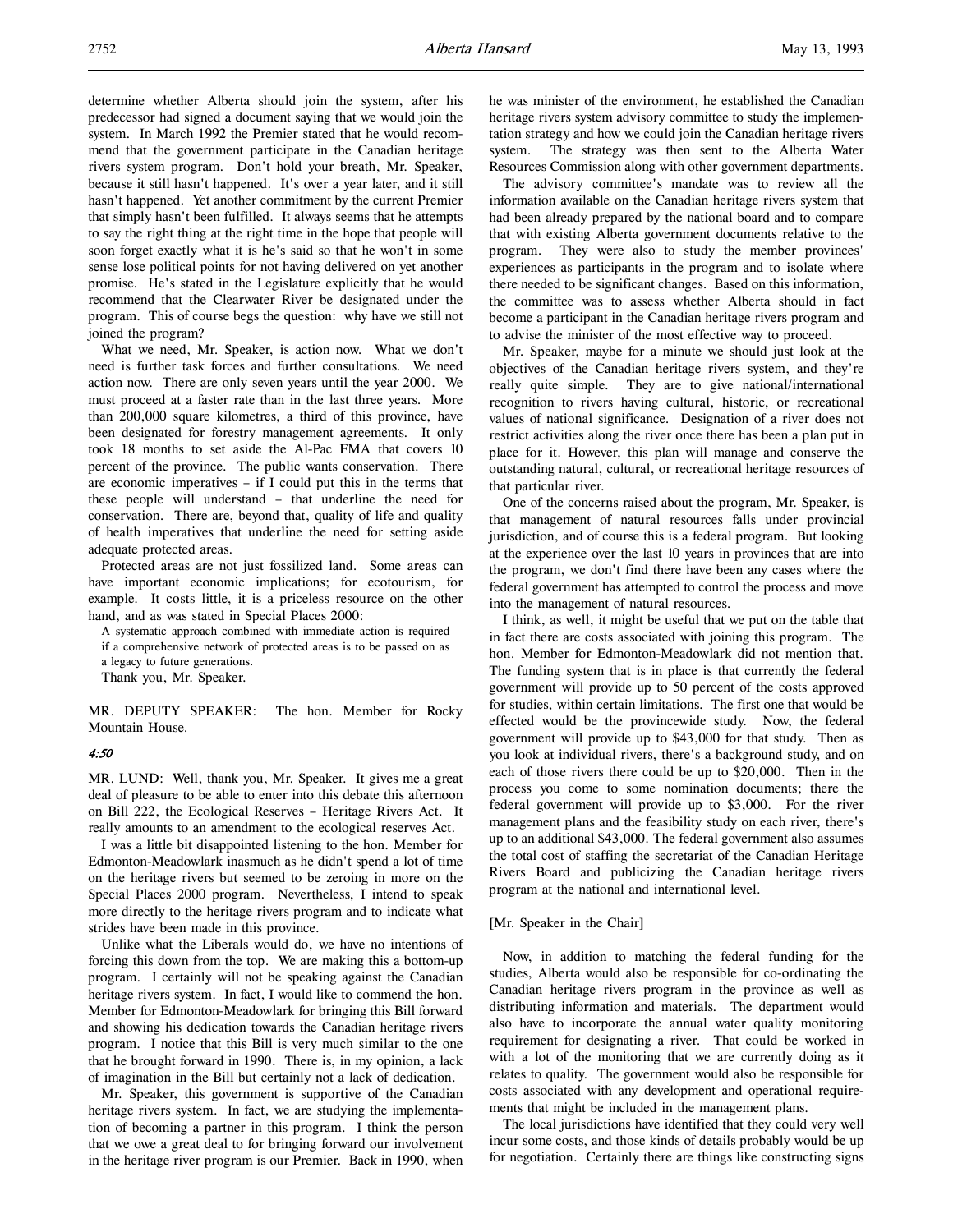and developing potential access and egress from points, including boat launches and that sort of thing. The enforcement support would probably be largely done by Alberta Environmental Protection, although there could very easily be some burden on the municipality to provide some of that as well.

The communication budget that would be required would no doubt come largely from the province, although the local municipality, if they were trying to generate and promote that area for tourism, probably would be injecting some money. We know that the province, through their various means of going broader, would certainly want to get in on some of that promotion as well.

Mr. Speaker, the heritage rivers program was initiated back in 1983. At that time Quebec, British Columbia, and Alberta were the only provinces that did not participate. Since then, Quebec has joined, and we understand that British Columbia now is showing some interest in joining as well.

#### 5:00

Getting back to this advisory committee that I mentioned much earlier the hon. Premier struck back in 1990, they reported back last May to the government. The number one recommendation coming out of that committee was that Alberta should become a member of the Canadian heritage rivers system. The committee sees Alberta's membership in the program as an opportunity to increase public awareness of the historic, biophysical, and recreational values of the major rivers. We can see where there probably would be quite a lot of opportunity created once the province became a member. I think it would certainly increase the public awareness I mentioned earlier about the value of our rivers whether that be in the historical, the biophysical, or the recreational sense. Because of this advertising, the tourism potential of having people coming to the area and being attracted to the area would be much enhanced. Of course, currently we have a lot of people going to the national parks, partly so they can share in the experience of some of those wild rivers. Well, that isn't the only place where there are very wild rivers, and probably with some designation we would see an increased movement outside the parks.

There would certainly have to be a local volunteer commitment to river management. I find that whenever you have in place something that requires a large volunteer component, that somehow brings the community together, so we would see some benefit there. Also, joining would certainly show a commitment on behalf of the province and the people to conserving these heritage values for future generations. We know that in many cases right now there are plans being done to manage and use the water systems in the province, so probably this would go much in hand with that. I am very familiar with a lot of conflicts that arise over various uses of the rivers. Of course, with a plan in place, we probably would see those conflicts being reduced.

Now, Mr. Speaker, the way we're talking about developing these management plans from the bottom up will once again demonstrate Premier Klein's commitment to open, consultative government. The whole process will be designed so it comes from the grass roots up and, as I said earlier, not from the top down. As a matter of fact, in the process we have designed, the local municipalities will have an opportunity to stop the process in many stages. The process put forward by the advisory committee – and certainly it met with a lot of acceptance out in the community – would see the overall study being done first; that would then go to the local authorities. But before a river could even be put into the system to be designated, a local group or a local municipality would have to nominate the river.

The first place it would go to would be the municipality in which the river is situated. The municipality, just on principle or for whatever reason, could say no, but if they did say yes to it, then the local authority would pass this river on to the selection committee of the government. There would then be design plans put in place. Those would come back to the municipality, and once again they have an opportunity to say no. If they say yes, it would then move forward to the Water Resources Commission. The commission, of course, has six departments that are part of it: Economic Development and Tourism, agriculture, environment, transportation, Municipal Affairs, and public lands. These people are going to then have an opportunity to look at the plan for the river that has been chosen, see if it's acceptable, look at the implications of that, and then they report back to the commission. It would then flow to the standing policy committee on forestry and natural resources. From there, if it is approved, it will go to cabinet. Once again, there is another stop along the way. If the answer is yes, then it goes from there to the Canadian Heritage Rivers Board. They look at it, another group of Albertans that has an opportunity to say yes or no. It moves from there to the minister. Once again, there is the opportunity to say no. If it moves ahead, the Heritage Rivers Board then moves forward to make the designation and the plan could be implemented. I say "could" because in this whole process, even though it is designated, the local municipality still has an opportunity to say, "No, we're not going to implement it," for whatever reason. So really when you look at it, there are about six places where the process could be held up and stopped because of public input being received.

Now, a number of concerns have been raised as we talk to the folks involved in this. Primarily because of the heavy role local municipalities would carry in this designation and implementation, much effort was put into making sure the municipalities knew what they were getting into. I think it's fair to say that generally the urban municipalities are in favour. We find more concern expressed from the rural municipalities. That is to be expected, because of course the vast majority of the rivers are under the jurisdiction of rural municipalities. Mr. Speaker, I believe there is enough public participation in the process that the municipalities are going to have enough opportunity to say no without expending a lot of time, effort, and of course dollars.

Many of the municipalities, though, have expressed a concern that they are going to lose control of development potential along a river. Once again, I guess parts of rivers could be designated. Through the studies perhaps you could identify areas that because of their natural conditions would not be suitable for development; therefore, the designation would not affect that. Some examples we could cite would be like the Grand River in Ontario. That one has been a focus of agricultural and industrial development since the early 19th century. Its historic significance has led to a nomination under the program despite the fact there are many structural controls along that river. Another example is the St. Croix River in New Brunswick. This particular river received designation even though there are two hydroelectric dams and a pulp mill along the river.

### 5:10

I think another protection the local authorities have is that the whole river, as I said earlier, does not have to be designated. You can pick portions of a river. I guess a good example of one or two in Alberta might be the North Saskatchewan and the Athabasca. Those two actually start up in the national parks. A system up there could very easily be designated and not affect the river sections down below.

Now, Mr. Speaker, even though I really do believe that concerns being expressed out there are very legitimate, it requires more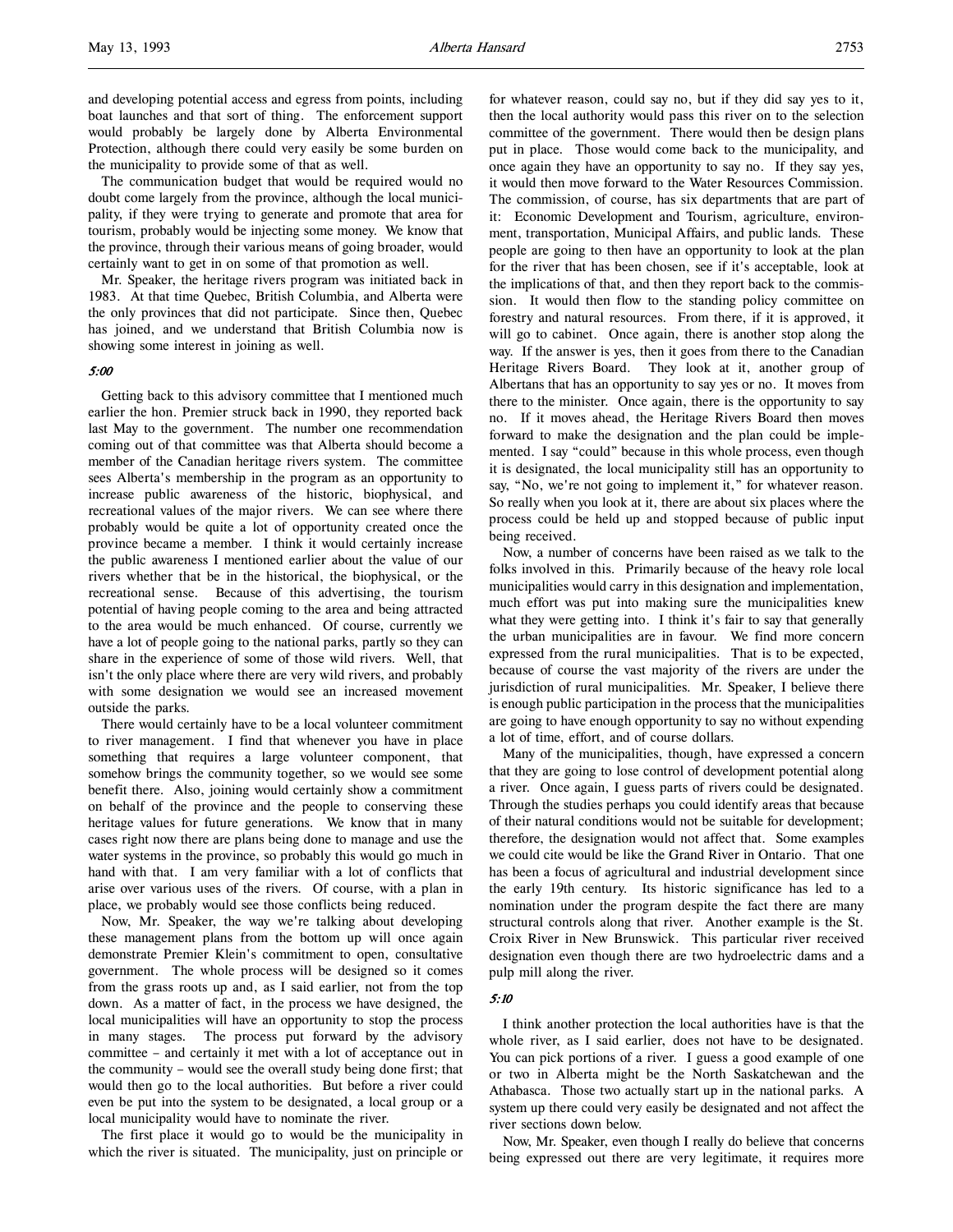work. We have to make sure that those folks have a level of comfort before we join this program, because if they don't, it's going to be a failure. So even though I believe we will be joining in the near future, we do have to do more work. I say that we will be officially joining, and the reason I use the word "officially" is simply because there have already been a couple of portions of those rivers I just mentioned earlier, the Athabasca and the North Saskatchewan, that the national board has identified.

Mr. Speaker, there is another river – the hon. Member for Edmonton-Meadowlark mentioned it briefly – which has been mentioned by a number of folks as a good candidate. That's the Clearwater River, and it is a good candidate. I think the first one we nominate outside a national park should be one where there would be a minimum of potential for conflict, and when you look at the Clearwater, there are a number of reasons why it fits into that category of one that probably would have a minimum of conflict. One is that the land adjacent to the river is virtually all Crown and undeveloped. Another is that the Saskatchewan portion of the river has already been designated. The nomination of that particular river is strongly supported by the city of Fort McMurray. The river has a strong historic association as a true fur trade route, and of course as anyone who has been up there knows, it has strong scenic and natural value.

Another one that would come to mind is the Kakwa River. Certainly it fits very much in the same category as the Clearwater River.

Mr. Speaker, I do have concerns about the Bill proposed by the hon. Member for Edmonton-Meadowlark. One is that he's saying through his Bill that we need more legislation before we can participate in this program. Well, those of us on this side of the House believe we need less legislation, not more. Certainly we currently have in place a number of boards and agencies that can handle this quite adequately. We've got the Natural Resources Conservation Board, and it certainly could be used as a watchdog. We have now implemented a very comprehensive environmental impact assessment process in this province. Albeit I'm not sure where funding would come from for some of the detailed studies that would have to be done, certainly it is in place and could be used.

I also have the concern when we look at the Bill that it seems it's top down, and we have to come from the bottom up or it simply is not going to work. Another problem I have with it, of course, is the fact that it's outdated. In the process of getting to being a member of the heritage rivers program, we have already moved far beyond what the Bill is suggesting.

I think the hon. member would agree that the Department of Environmental Protection should be the lead department when Alberta becomes a member in the program. Given the experience and knowledge base available within this department, I would think they are capable of monitoring the Canadian heritage rivers participation.

In closing, Mr. Speaker, I would like to thank the hon. Member for Edmonton-Meadowlark for bringing this forward again and for his efforts on it. I think it must make him a little bit nervous to see that he is agreeing with the government.

Alberta's participation in the Canadian heritage rivers system is strongly supported by our Premier. The Minister of Environmental Protection also has indicated that he is in favour of it. Most importantly, we have consulted with the people. That consultation must continue, as we have identified many concerns they have. I for one will not support actually joining the program as a full participant until we have some level of comfort among the municipalities.

Mr. Speaker, I'm confident that we will continue to work with the folks in the municipalities, with the public, so we can

overcome the differences that seem to exist between us and the municipalities who are going to play such a very important role in this program. I hope it's just a lack of understanding. Maybe it's a lack of understanding on our part. If it is, I hope we're able to overcome that and eventually we will join.

#### MR. SPEAKER: Calgary-Mountain View.

MR. HAWKESWORTH: Thank you, Mr. Speaker. It is true. I don't think anybody in this Assembly needs to be reminded that there are plant and animal species in danger of being destroyed, and the spaces and habitat that support those species are endangered. In fact, many fragile and unique species are under stress because of development. If I have to explain that or make members of the Assembly aware of that, it's unfortunate. They should be aware of that by now. I must say the last speaker left the clear impression that we have no business trying to protect such species under the law of the land, that for some reason this is something we should accept as the natural order of things and we should do nothing to lift our hands to protect or save those species from being endangered. That's certainly the impression I got from his last remarks.

This is an important issue, and I welcome the initiative undertaken by the hon. Member for Edmonton-Meadowlark. However, I have to point out that Bill 222 in front of us is very, very similar to Bill 212, introduced some months earlier by the hon. Member for Edmonton-Jasper Place. I might say that Bill 212 is in many crucial areas much better than the Bill in front of us this afternoon. Here are a couple of examples, Mr. Speaker. Bill 222 does not contain any penalties. I'd like to know how we are to ensure protection of various species and critical habitat. Bill 212, the Endangered Species and Endangered Spaces Act, created an offence to destroy habitat and species and put in some fairly strong penalties for people who contravene that offence. I don't see any offence or any penalties created in Bill 222 should anyone go about the business of destroying species or habitat.

#### 5:20

How will crucial spaces be secured? Bill 222 doesn't contain any specific provisions, although the Lieutenant Governor in Council is empowered to ensure that by the year 2000 certain things shall be done. Bill 212, on the other hand, contemplates purchase of lands, lease, and expropriation with proper compensation in order to achieve an important public purpose and contains those kinds of provisions.

There is the establishment of an advisory council in Bill 222. It's just that, an advisory council empowered to set up round table discussions. If cabinet decides, it can refer matters for public hearings to this advisory committee – but only if cabinet decides. Bill 212, on the other hand, contemplates a far more proactive advisory committee. One section provides a clear mandate for the committee to conduct investigations, implement remedial programs, and advise the minister on the preparation of biological status reports. So it spells out a clear mandate. What is more important, Mr. Speaker, is that in Bill 212 there are two sections. One, it gives the committee authority to initiate the process of designation of an endangered space or heritage river, and that committee is to address that issue to the minister and the minister would then have to respond to the committee. So it is a very proactive section.

As well, Mr. Speaker, in Bill 212 an ordinary group of citizens could apply under the legislation and bring an issue forward, which the minister is then compelled to refer to the committee for further investigation and action. Under that Bill citizens are given